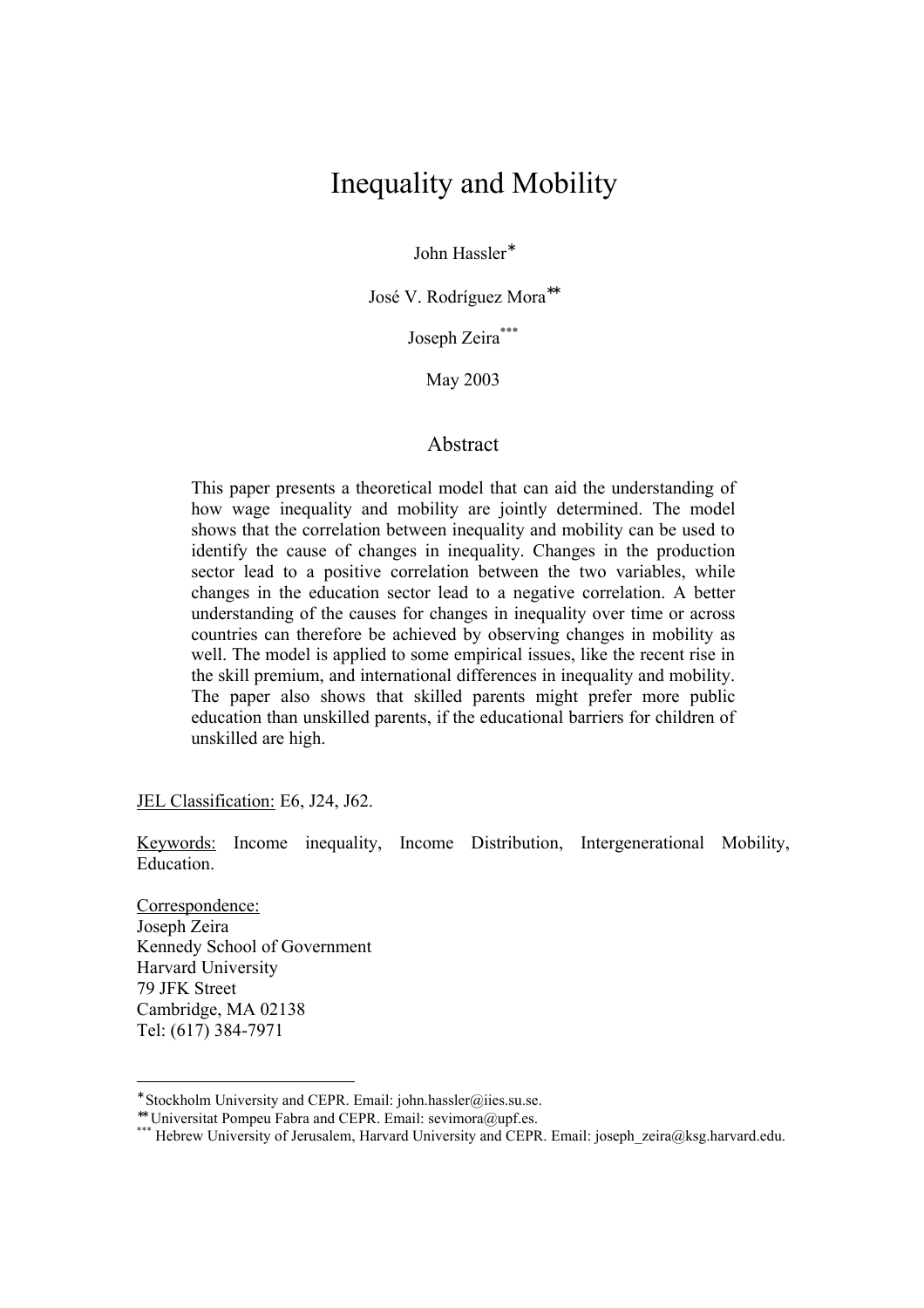# Inequality and Mobility

#### **1. Introduction**

This paper presents a simple macroeconomic model of wage inequality and intergenerational mobility. The inequality we focus on is between wages of skilled and unskilled workers. This inequality has recently become a topic of intense research due to its recent rise. The paper shows how wage inequality and intergenerational mobility are endogenously determined in equilibrium, and how they change together as a result of exogenous changes. The model also enables us to examine some important policy issues.

There are three main reasons why we strongly believe that wage inequality and mobility should be studied together. The first reason is that they strongly affect one another. The skill premium affects the incentive to acquire education and through it upward and downward mobility. But the skill premium itself is affected by mobility, through the distribution of skill. The second reason is related to welfare. Mobility affects the chances of children to climb up the social ladder and thus affects altruistic parents' welfare. The third and main motivation of the paper is empirical. Many economic factors can account for changes in inequality. For example, both skill-biased-technical-change and a reduction in public education increase wage inequality. But our paper shows that the former increases mobility while the latter reduces it. Thus, observing differences in mobility in addition to inequality can be informative in identifying the causes of changes in inequality.

We next describe the main ingredients of the model. Workers can be either skilled or unskilled. Since it is costly to become educated, equilibrium income of the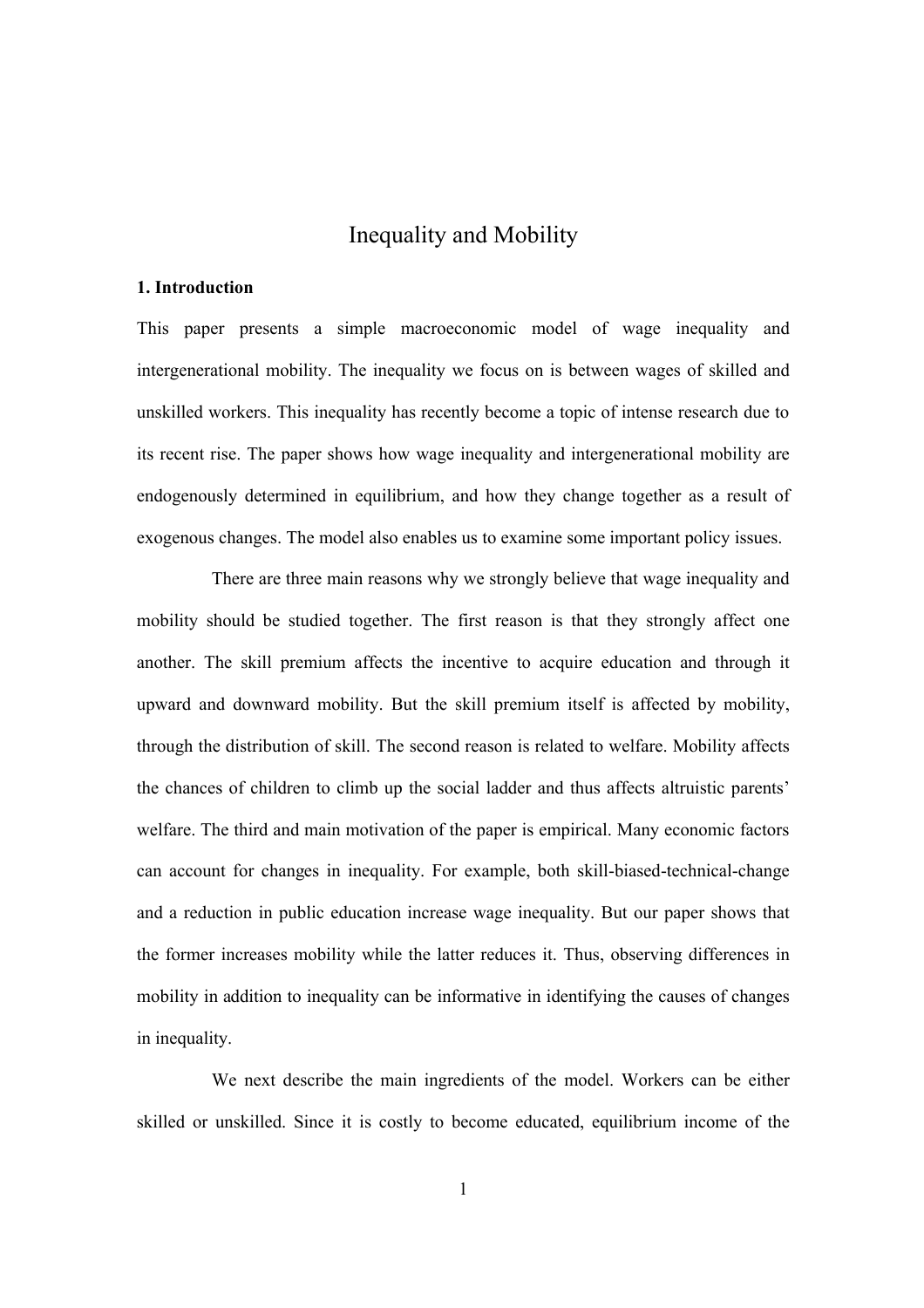skilled is higher than income of the unskilled and we use the ratio between the two levels of income as a measure of wage inequality. We further assume that the income of the unskilled depends on their number, motivated, for example, by the existence of a fixed factor like some natural resources. Hence, inequality is endogenous and increases with the number of unskilled workers.

Skill is acquired through education, which is provided by teachers, who are skilled and therefore demand the same income as skilled workers. We assume that parents cannot borrow against the future income of their children and hence have to finance the education of their children from current income. The amount of education needed to become skilled differs both by the child's innate ability and by the parent's education. Abilities are stochastic, for mobility to be non-trivial.<sup>1</sup> We also assume that skilled parents have an advantage over unskilled parents in helping their children to acquire education. Skilled parents have better knowledge of what books to buy or which tutors to hire, etc. As a result, success in education, given innate ability, depends not only on the parents' income, but on their education as well. This effect of skilled parents has not been sufficiently studied in the literature. $2$ 

We assume that parents know the educational ability of their children.<sup>3</sup> They allocate income between their own consumption and their child's education. That creates ability thresholds, above which children become skilled. These thresholds define the probabilities of becoming skilled for children of skilled and unskilled. These probabilities

<sup>1</sup> Differential abilities can be modeled in two possible ways: ability in education, or ability in production after education. We tried both ways and got similar results. We use this specification for simplicity only.

 $2$  Some recent studies supply empirical evidence to this effect. See Rubinstein and Tsiddon (1998).

<sup>&</sup>lt;sup>3</sup> In appendix 3 we analyze the case of missing information on ability.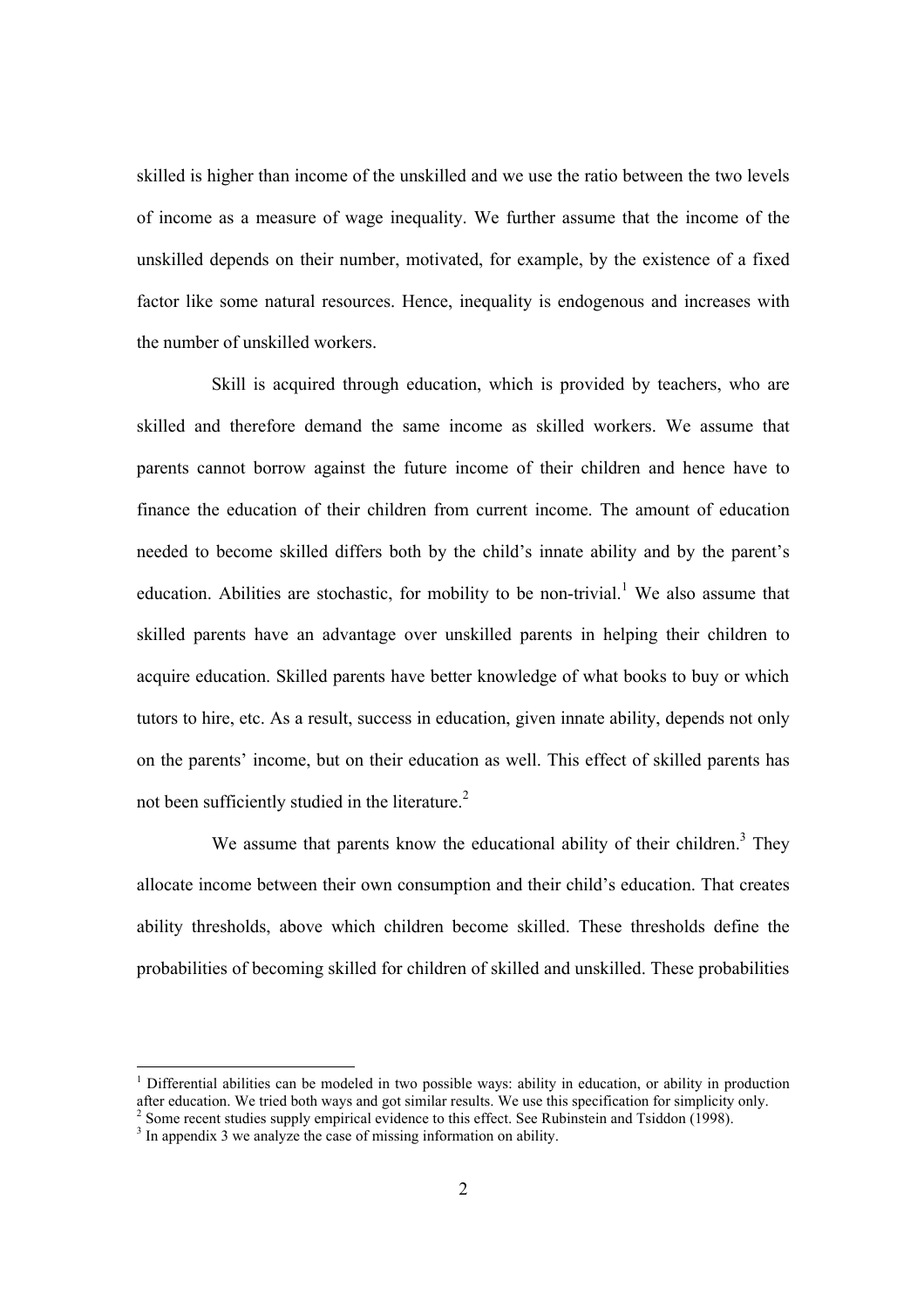measure intergenerational mobility. We focus mainly on the probability to become skilled of a child of unskilled. This rate of upward mobility is our main measure of mobility.

The equilibrium is analyzed by looking at two relationships between inequality and mobility. The first describes how inequality affects investment in education and through it the rate of upward mobility. We identify two opposite effects here. On the one hand, higher inequality increases the gains from education, which increases upward mobility. We call this the *incentive effect*. On the other hand, higher inequality reduces the ability of unskilled parents to pay for education, which is supplied by skilled workers and its cost is indexed to their wage. We call this the *distance effect*. We find that the distance effect dominates only if inequality is very high, so that this relationship between inequality and mobility is mainly positive. The second relationship reflects the effect of mobility on inequality through the labor market. Higher mobility increases the net flow from unskilled to skilled and thus reduces the number of unskilled in the long run. This raises their wage and reduces inequality, creating a negative relationship between mobility and inequality. The interaction between two relationships between inequality and mobility determines the equilibrium.

We then examine the effects of various exogenous changes, divided into changes in the production sector and changes in the education sector. The first changes tend to shift inequality and mobility in the same direction. Intuitively, such changes affect the returns to factors of production and thus affect inequality. Increased inequality raises mobility through the incentive effect and hence the correlation is positive, unless initial inequality is very large. Changes in the education sector lead to a negative correlation between inequality and mobility. Such changes increase access to education and thus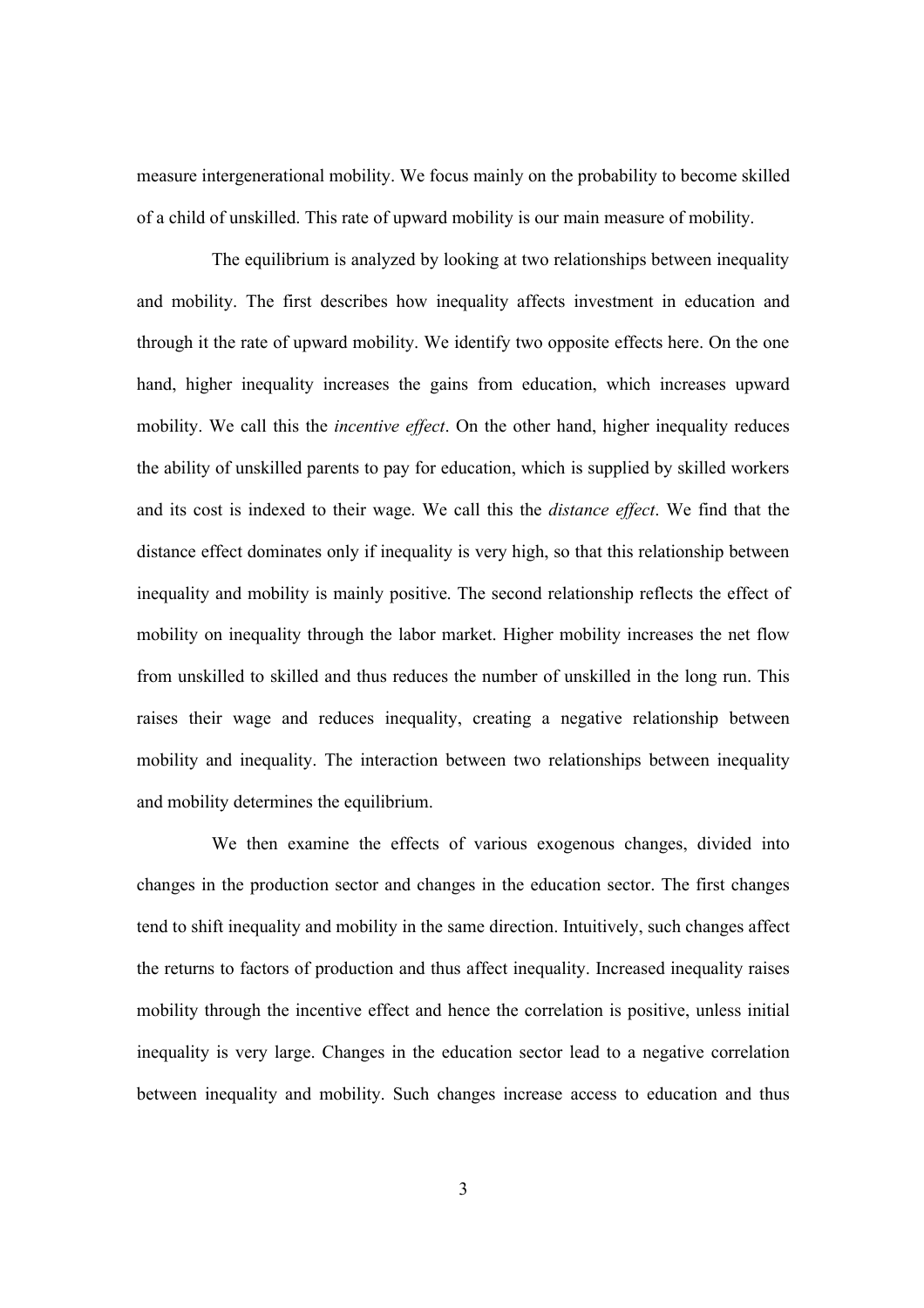increase mobility. This reduces the number of unskilled, reducing inequality. Thus we get a negative correlation in this case.

The paper then more specifically studies the effect of public education. Similar to other improvements in education, public education reduces inequality and increases upward mobility. Interestingly, skilled and unskilled parents differ on how much public education they want. Skilled parents pay more for it, as taxes used to finance education are proportional to income, but they also make better use of it, due to their higher productivity in using education. We show that if the educational barrier faced by unskilled parents is large enough, they may even prefer to have less publicly financed education than skilled parents.<sup>4</sup>

This paper is related to the growing literature that brings inequality and mobility into macroeconomics. The modern theory of inequality and mobility began with the pioneering work of Becker and Tomes (1979) and Loury (1981). The macroeconomic implications of inequality and of mobility have been explored in Galor and Zeira (1993), Banerjee and Newman (1993), Durlauf (1996), Owen and Weil (1998), Maoz and Moav (1999), Hassler and Mora (2000), Benabou (2001), and others. Empirical support to the macroeconomic importance of inequality appears in Alesina and Rodrik (1994), Persson and Tabellini (1994), Perotti (1996) and Barro (2000). The relation between public education and inequality and mobility has been studied in Glomm and Ravikumar (1992), Fernandez and Rogerson (1995, 1998), and Benabou (2002). The main theoretical contribution of this paper is to add to the analysis of mobility a flexible production technology, so that the wage ratio between skilled and unskilled workers becomes an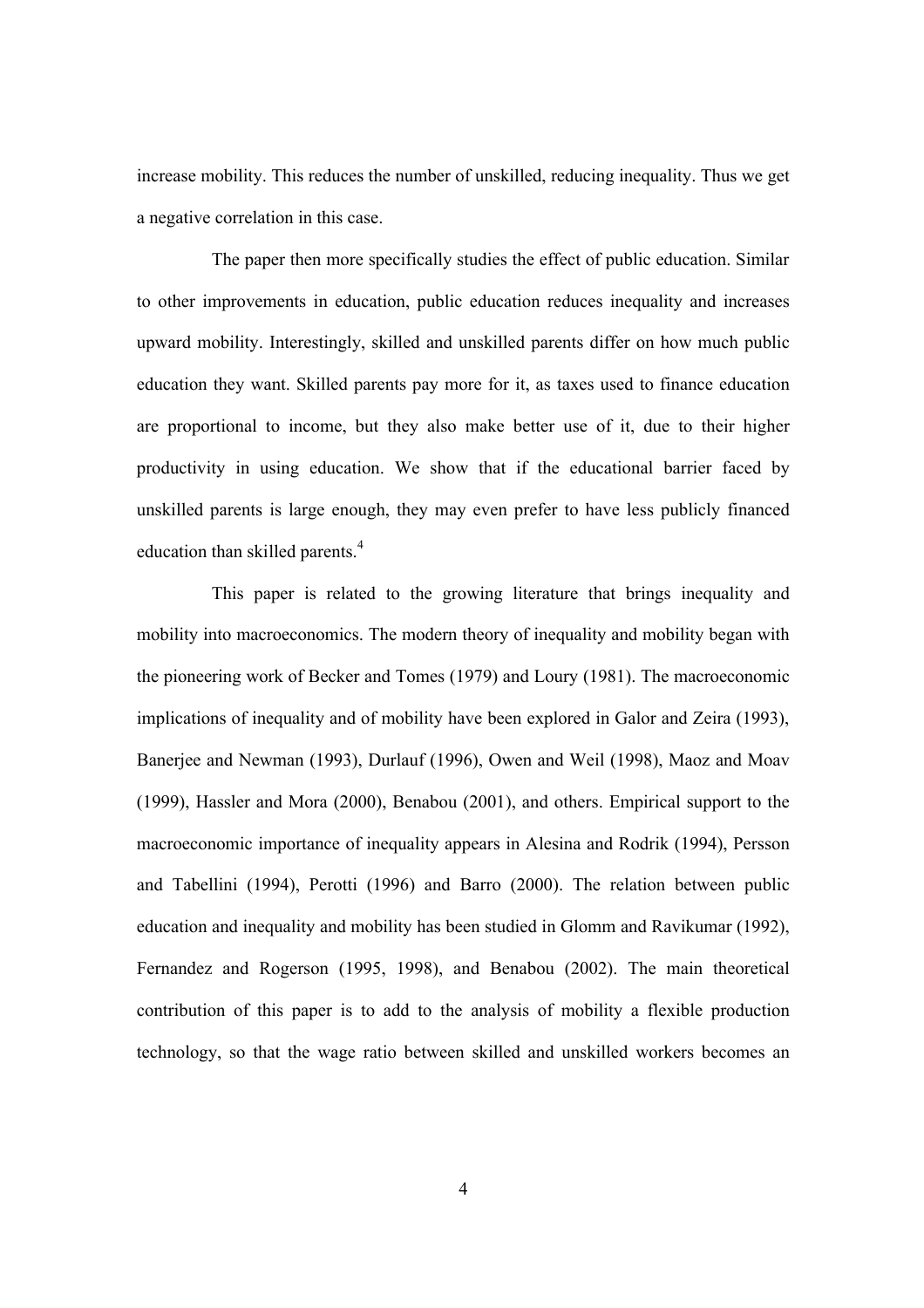endogenous variable, which depends on their relative supplies. This creates mutual dependence between wage inequality and mobility, as described above. In contrast to several papers mentioned above, we also assume that parents care directly about the welfare of their children, facilitating normative analysis.

Recent years have also seen growing empirical research on intergenerational mobility. Many papers have measured mobility in the US, like Cooper, Durlauf and Johnson (1993) and other papers surveyed in Solon (1999) and in Graw and Mulligan (2002). Recently new data enable mobility comparisons across countries. Thus, Checchi, Ichino and Rustichini (1999) find that Italy is more equal but less mobile than the US. Bjorklund et. al (2001) find that Nordic countries are more equal and also more mobile than the US. Dahan and Gaviria (2001) find that Latin American countries are both less equal and less mobile than the US. Solon (2002) surveys these and other international studies. One of the main goals of this paper is to gain a better understanding to these international empirical findings.<sup>5</sup>

The paper is organized as follows. Section 2 presents the model, and Section 3 describes the steady state equilibrium. Section 4 analyzes changes in the production sector, while Section 5 analyzes the effects of changes in the education sector. Section 6 examines the effects of public education and its desirability and Section 7 summarizes. The appendix contains some proofs and an analysis of the case when parents have no information on their children's ability when deciding on their education.

<sup>&</sup>lt;sup>4</sup> That public education might benefit high-income students more than low-income students has been acknowledged in many studies, such as Fernandez and Rogerson (1995). Our contribution is to relate it to the non-pecuniary advantage in education of skilled parents.

 $<sup>5</sup>$  It is important to note that the measures used in these studies for inequality and mobility are not identical</sup> to our definitions of these two variables. Our measures are dictated, of course, by the simplified model we use. Since our results are qualitative and not quantitative, these differences are not critical.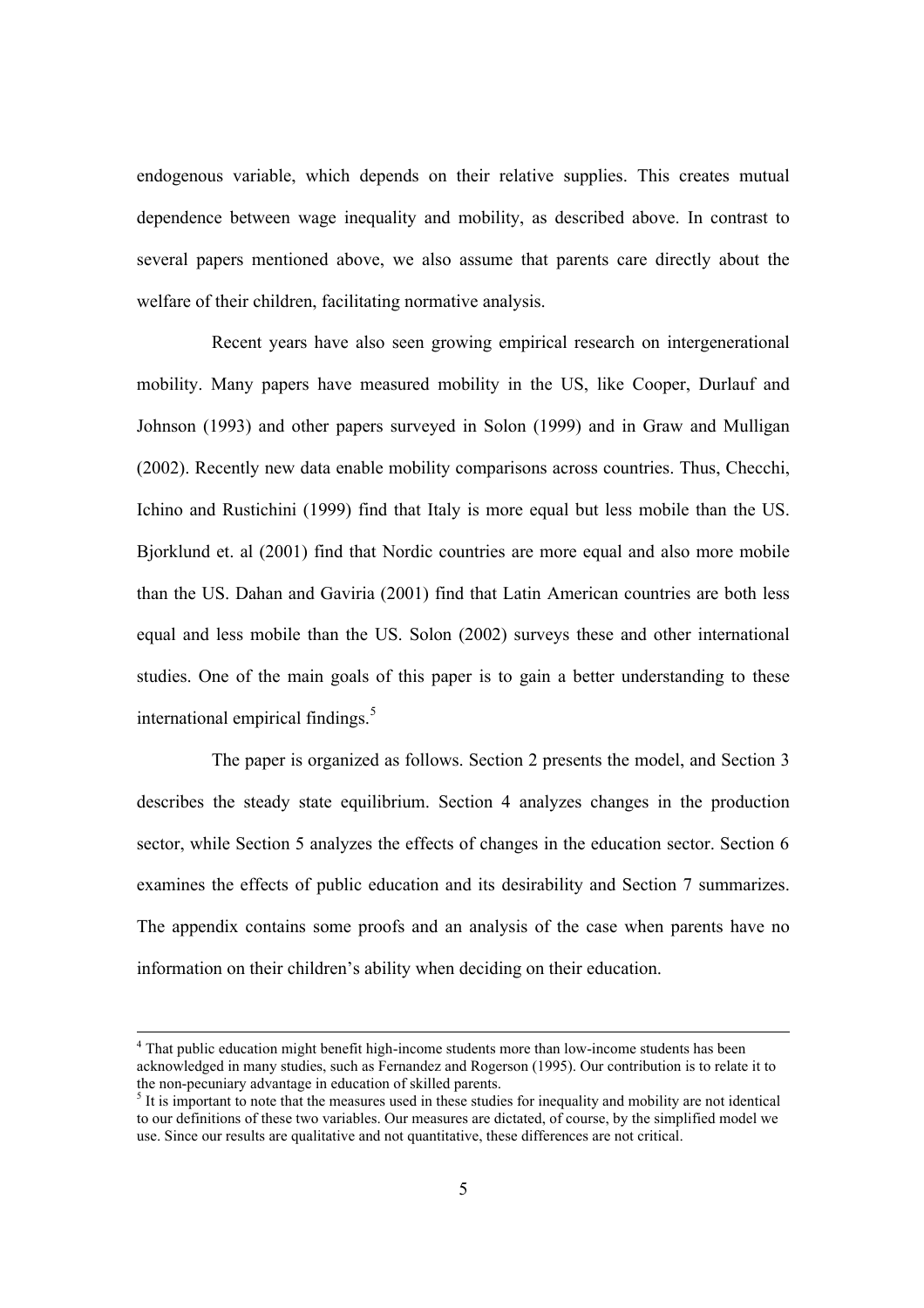# **2. The Model**

Consider an economy with a single physical good, which is produced by two alternative technologies. In one technology only skilled labor is used and each skilled worker produces *as*. In the second technology the good is produced by use of unskilled labor and natural resources, as in agriculture, mining and similar sectors. Each worker produces

$$
(1) \t y_n = a_n x^a,
$$

where *x* is the amount of natural resources used by the worker,  $a_n$  is productivity and  $a \in (0,1)$ . We further assume for simplicity that natural resources are distributed equally to all unskilled workers for use in each period. $6$  A second good produced in the economy is education, namely teaching skills to the young. Only skilled workers can be teachers.<sup>7</sup> Each skilled worker produces *h* units of education, where  $h \leq 1$ .

The economy consists of over-lapping generations with no population growth. Each person has one child, and each generation is a continuum of size *P*. Individuals live two periods each. In the first period of life they go to school, or not. In the second period of life they work, as skilled or unskilled, consume, and invest in education of their child. They derive utility both from own consumption and from the utility of their offspring:

$$
(2) \tV = \ln c + \boldsymbol{b} E V_{\text{off}} \,,
$$

-

where *c* is own consumption,  $V_{off}$  is utility of offspring,  $\mathbf{b} \in (0,1)$  is an intergenerational discount factor, and *E* is the expectation operator.

<sup>&</sup>lt;sup>6</sup> Without being critical for the main results, this assumption simplifies the analysis by simultaneously allowing a fixed skilled wage, a unskilled wage that decreases in the number of unskilled and no profits or other factor returns.

<sup>&</sup>lt;sup>7</sup> This is a very realistic assumption, as workers in the education sector are teachers, namely skilled workers. Adding unskilled workers to the education sector has no effect on the main results of the paper.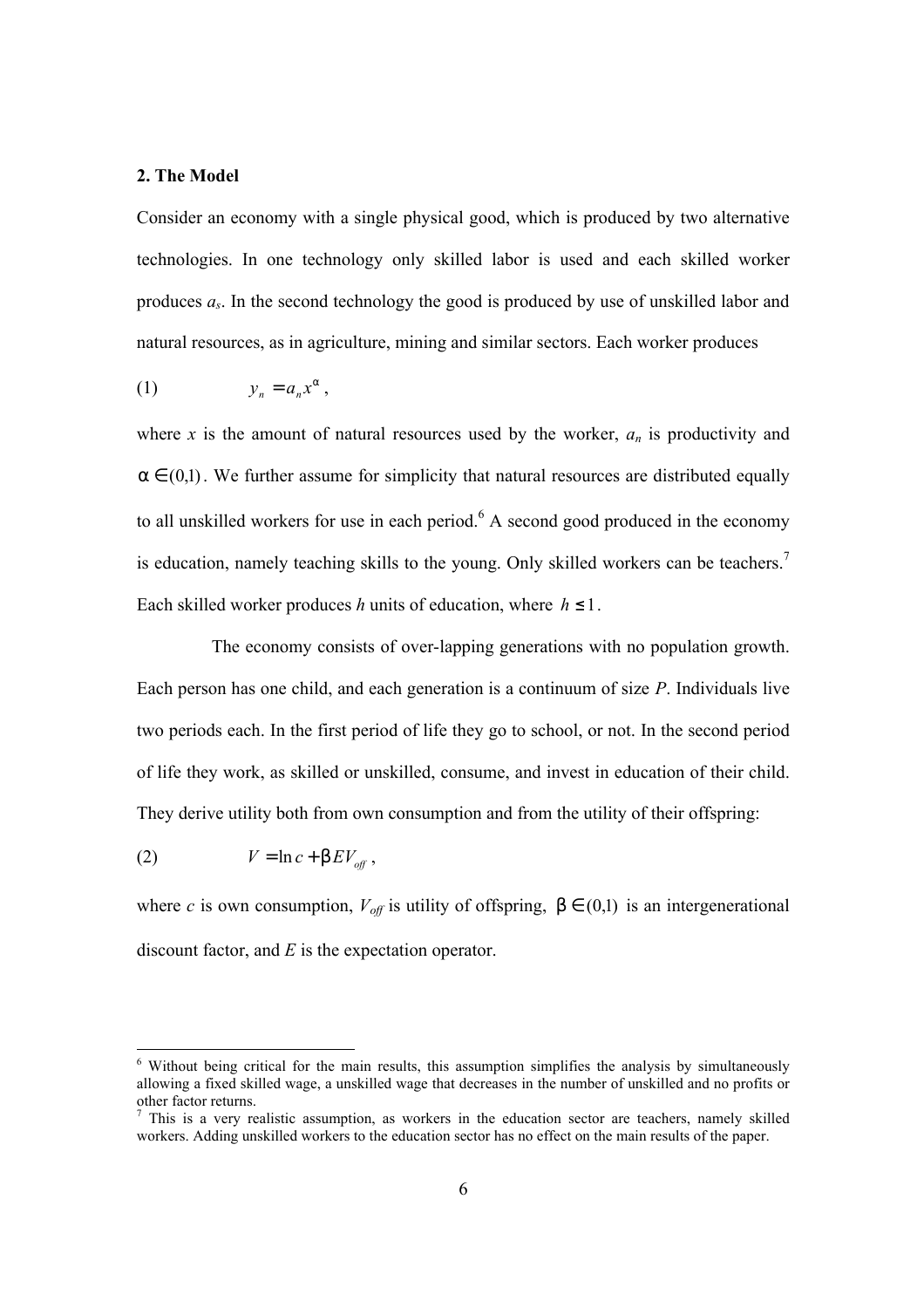We next describe education acquisition. Children differ in the amount of education they need to become skilled. This difference is due both to different endowments of innate ability for learning and to differences in parental education. Specifically, we assume that educated parents help their children in getting educated in non-pecuniary ways in addition to paying for education. In other words, children of unskilled parents face some educational barrier that children of skilled parents do not face. Our (inverse) measure of innate ability is "inaptitude." It is the amount of education a child needs to become skilled, if born to a skilled parent. We denote inaptitude by *e* and assumed that it is random, independent across families and over time, and distributed uniformly on [0, 1]. A child of an unskilled parent with inaptitude *e* needs *be* units of education to become skilled. We assume  $b \ge 1$  so that  $b-1 \ge 0$  measures the additional barrier to education faced by such children of unskilled. This barrier reflects many factors, like social norms, cultural barriers, and even technology. It is further discussed in Sections 5 and 6.

Capital markets are imperfect. We assume that neither the parent nor the child can borrow to finance education, committing the offspring to return the loan later in life. As a result, parents pay for education out of their income. We assume first that education is a private good, and introduce public education in Section 6. Regarding the information structure of the model, we assume that the education decision is made after the child's inaptitude is revealed. Hence, a parent observes her child's inaptitude and then decides whether or not to invest the required amount of education to make the child skilled. In Appendix 3 we consider the case when the educational decision is done before any information on inaptitude is revealed, an assumption that creates an interesting bargaining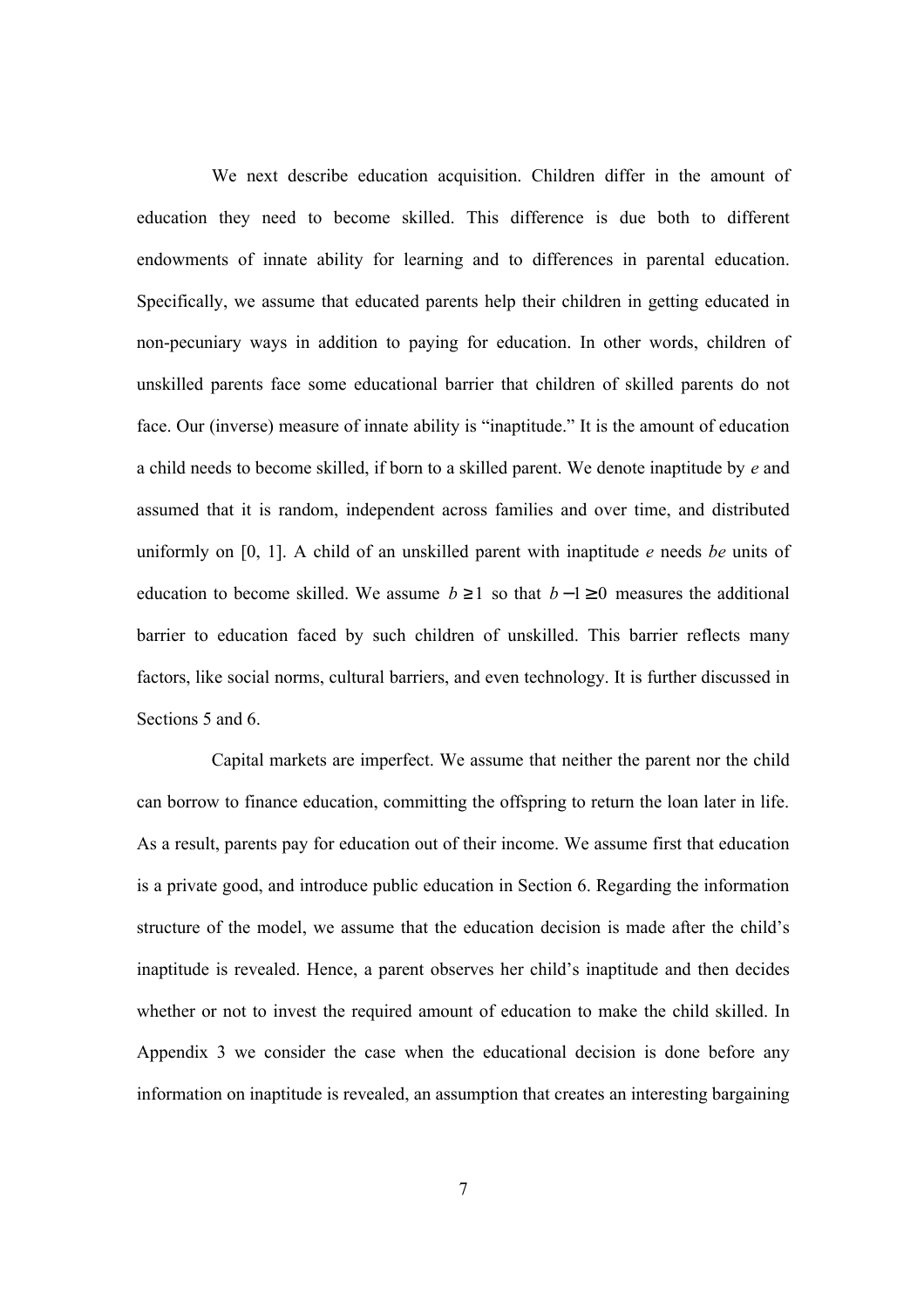situation between the child and the parent, allowing an analysis of the effect of intrafamily organization on inequality and mobility.

### **3. Steady State Equilibrium**

We analyze the equilibrium steady state only. This is both due to tractability and because the main focus of the paper is on direction of changes, rather than their exact magnitudes. It can be shown that the convergence of the dynamic system is monotonic, so that the steady state analysis gives us the right qualitative predictions.

### 3.1. Income Distribution

The income (wage) earned by skilled workers in the industrial sector is  $y_s = a_s$ . This is also the income of education suppliers, due to free entry to both occupations by educated workers. The income (wage) of an unskilled worker is:

(3) 
$$
y_n = a_n x^a = a_n \left(\frac{X}{N}\right)^a,
$$

where *X* is the aggregate amount of natural resources, *N* is the total number of unskilled workers,  $a_s$  is technology parameter and  $\alpha \in (0,1)$  determines the curvature of the unskilled production function. Since  $\alpha$  is positive, income of unskilled workers falls if their number increases.

Denoting  $a \equiv a_s/a_n$ , we define inequality as the ratio between incomes of skilled and of unskilled:

(4) 
$$
I = \frac{y_s}{y_n} = a \left(\frac{N}{X}\right)^a.
$$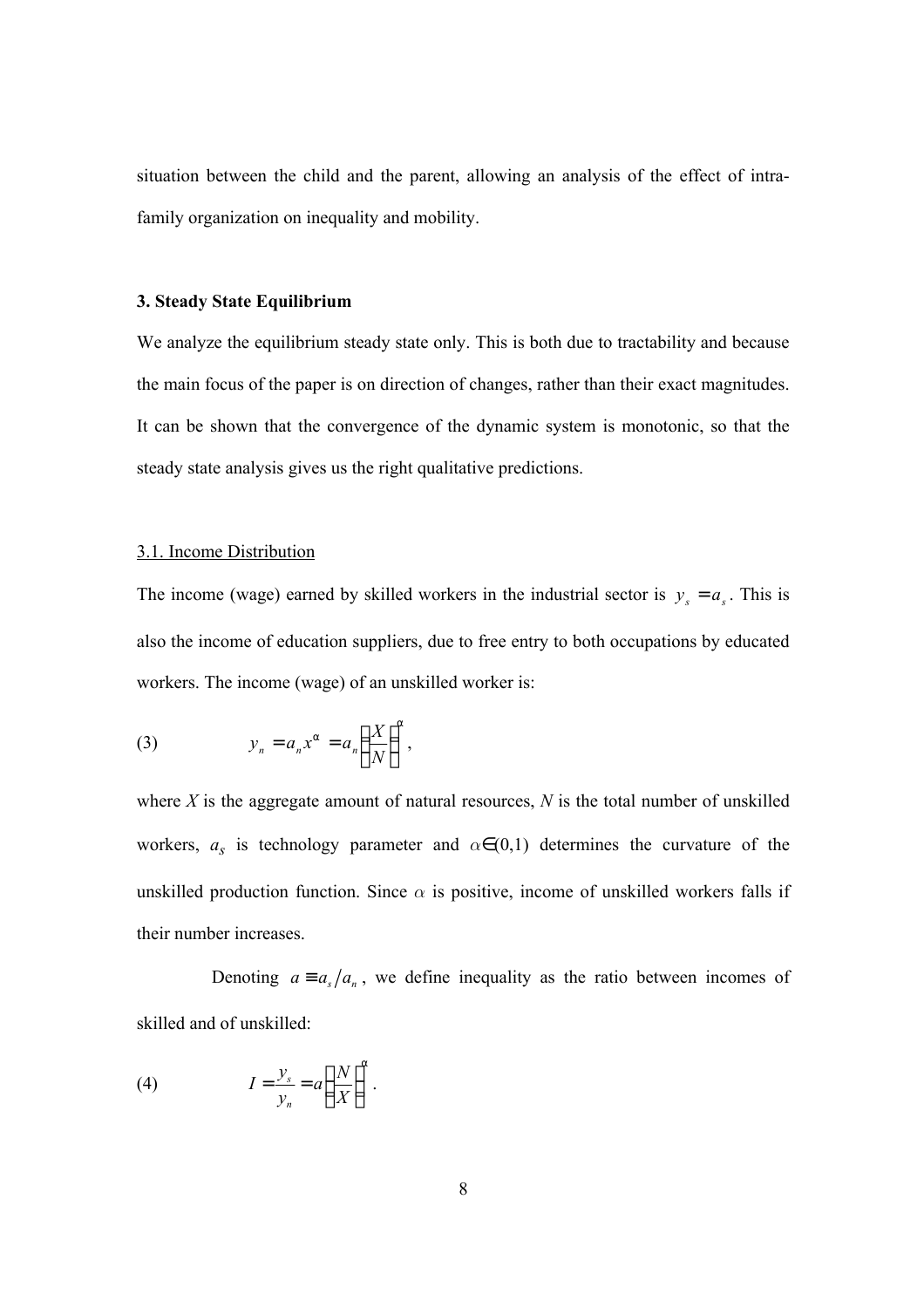Hence, labor market equilibrium implies that inequality rises with the number of unskilled *N*, declines with natural resources *X*, and rises with the relative productivity of skilled vs. unskilled *a*.

Equation (4) describes how income inequality is related to the distribution of skill, namely to the number of unskilled *N* and the number of skilled *S*  $\circ$  *P* – *N*. Specifically, given exogenous variables, the distribution of skills as well as the distribution of income can be written as a function of one endogenous variable *I*. Similarly, the Gini coefficient too, for example, depends solely on income inequality  $I^8$ . While (4) describes the equilibrium in the labor market taking the supplies of the two types of labor as given, we next describe how these supplies are determined through educational decisions.

#### 3.2. Investment in Human Capital

The decision to invest in a child's education depends on the cost of education for the parent on the one hand, and on the expected gains from education for the child, on the other hand. Parents consider the expected utility of her child, which depends only on whether the child becomes skilled or not. We denote the expected utility of a skilled person by  $V_s$  and of an unskilled by  $V_n$ , evaluated before the inaptitude of her child is revealed. A parent who earns income *y* invests in education of her child as long as education costs *i* satisfy:

(5) 
$$
\ln(y-i) + \boldsymbol{b}V_s \geq \ln y + \boldsymbol{b}V_n.
$$

<sup>&</sup>lt;sup>8</sup> The Gini coefficient is not monotonically related to *I*. When *I*=1 income is equal for all and the Gini is zero. As *I* increases the Gini increases as well up to a point where it begins to decline. As *I* reaches its maximum at  $I^* = a(P/X)^a$ , when all workers are unskilled, the Gini is zero again.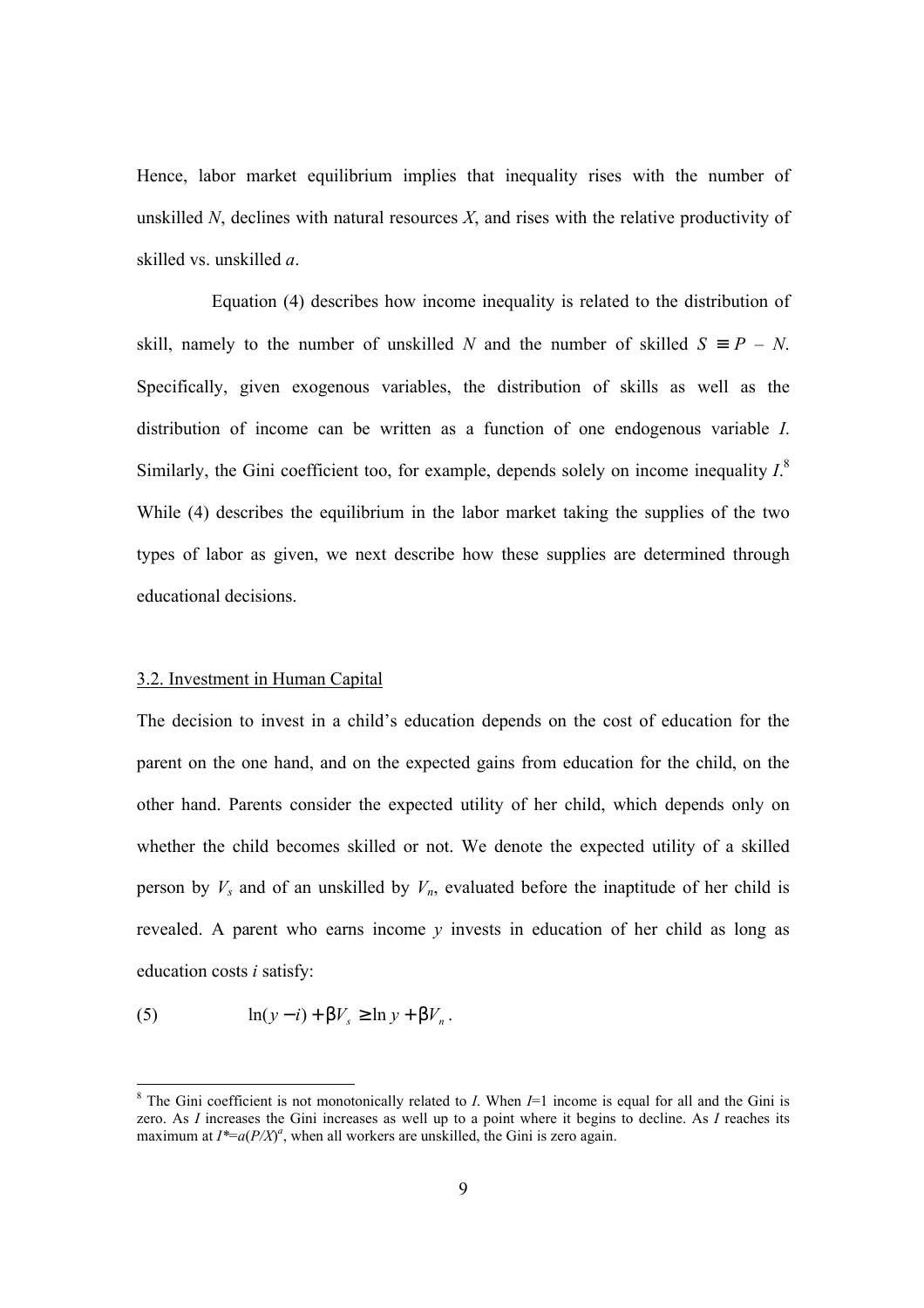Hence, individuals invest the required amount in education of child, as long as it does not exceed a share *m* of their income, defined by:

(6) 
$$
-\ln(1-m) = \mathbf{b}(V_s - V_n).
$$

As we see, the maximum share of income spent on education, *m*, is equal for both skilled and unskilled, depending positively on the expected gains from education, the RHS of (6)

The cost of one unit of education is  $y_s/h$  and the necessary amount of education for a child of inaptitude *e* is *e* if she is born to skilled and *be* otherwise. Knowing the maximum share of income spent on education *m*, we can calculate the threshold levels of investing in education for children of skilled and unskilled. The threshold level for children of skilled workers is:

$$
(7) \t e_s = hm.
$$

.

It is also equal to the probability of getting educated for a child of a skilled parent. Since 1-*es* is the probability of such a child to become unskilled, 1-*es* measures downward mobility. The education threshold for a child of an unskilled worker is:

$$
(8) \t\t\t e_n = \frac{hm}{bI}.
$$

This is the probability that a child of an unskilled becomes skilled and is therefore a measure of upward mobility.

According to equation (6), investment in education depends on the expected gains from education,  $V_s - V_n$ . We next calculate these gains, using the above threshold levels. The expected utility of skilled, before their child's inaptitude becomes known, is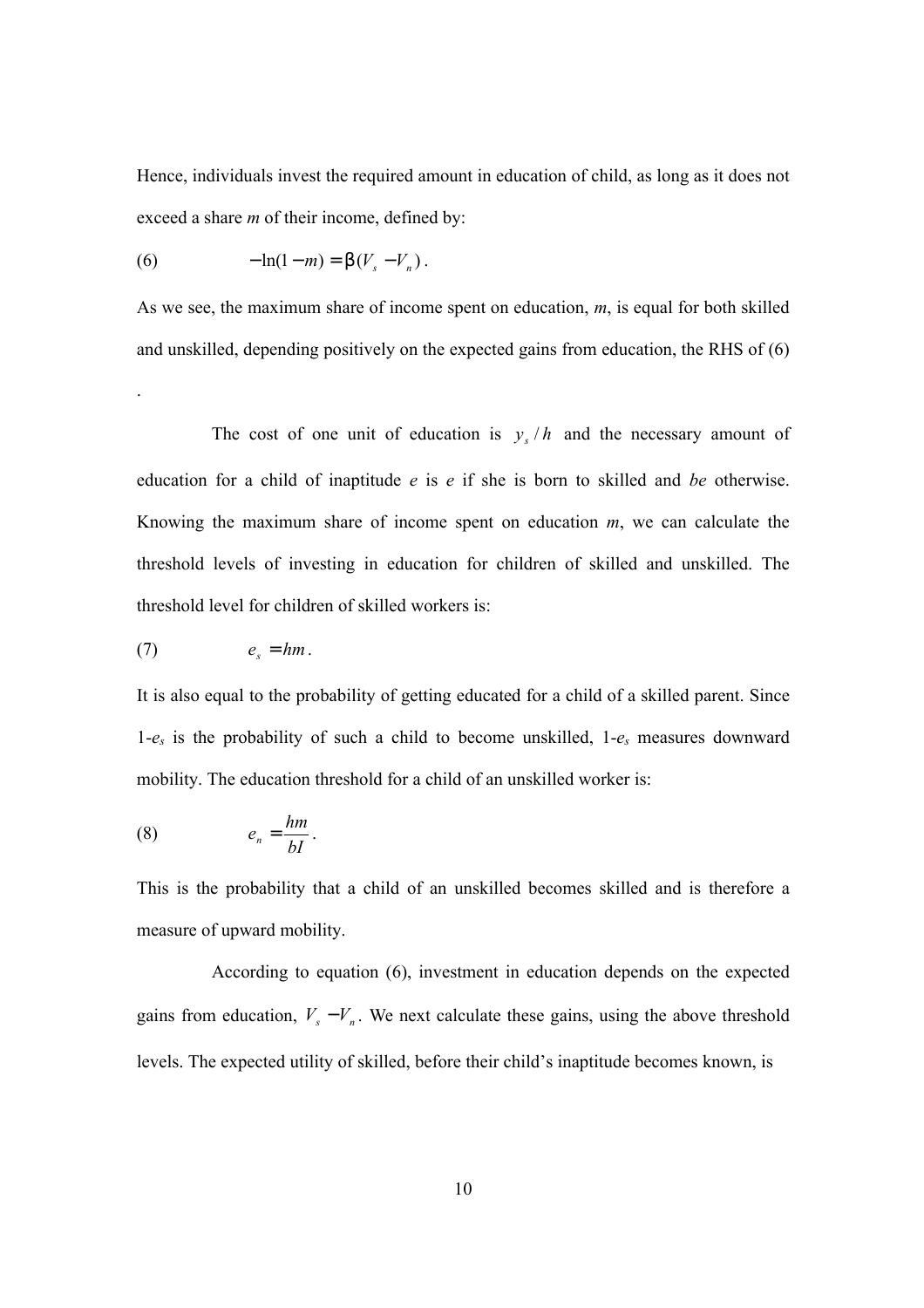(9)  

$$
V_s = \int_0^{e_s} \ln \left( y_s - e \frac{y_s}{h} \right) de + e_s b V_s + \int_{e_s}^{1} \ln y_s de + (1 - e_s) b V_n
$$

$$
= \ln y_s + \int_0^{e_s} \ln \left( 1 - \frac{e}{h} \right) de + b V_n + e_s b \left( V_s - V_n \right)
$$

The last term in (9) represents the expected incremental utility a skilled person gets from the possibility that her child will become skilled. Using (6) and (7), this term can be written  $e_s \mathbf{b}(V_s - V_n) = h m \ln(1 - m)$ . Evaluating the integral, we then get

.

(10) 
$$
V_s = \ln y_s + \mathbf{b}V_n + h[-\ln(1-m) - m].
$$

Similarly, the expected utility of unskilled, before inaptitude of their child is known, is

$$
V_n = \ln y_n + \bm{b}V_n + \frac{h}{bI} [-\ln(1-m) - m].
$$

From these expected utilities we derive the gains from education:

(11) 
$$
V_s - V_n = \ln I + h \left( 1 - \frac{1}{bI} \right) - \ln(1 - m) - m \big].
$$

The gains from education depend positively on income inequality, both directly through the income effect and indirectly, by increasing the child's ability to acquire education, if the parent is skilled. Furthermore, the gains from education depend positively on the equilibrium maximum share of income invested in education *m*. Higher *m* increases the difference in expected educational spending between skilled and non-skilled. However, this is more than compensated for two other effects. First, the fact that *m* is chosen optimally in the future, reflecting larger future differences *Vs*- *Vn*, higher *m* increases the educational gains. Second, higher *m* increases the difference in the probabilities  $e_s - e_n = mh(1 - 1/bI)$ , which also increases the educational gains.

[Insert Figure 1 here]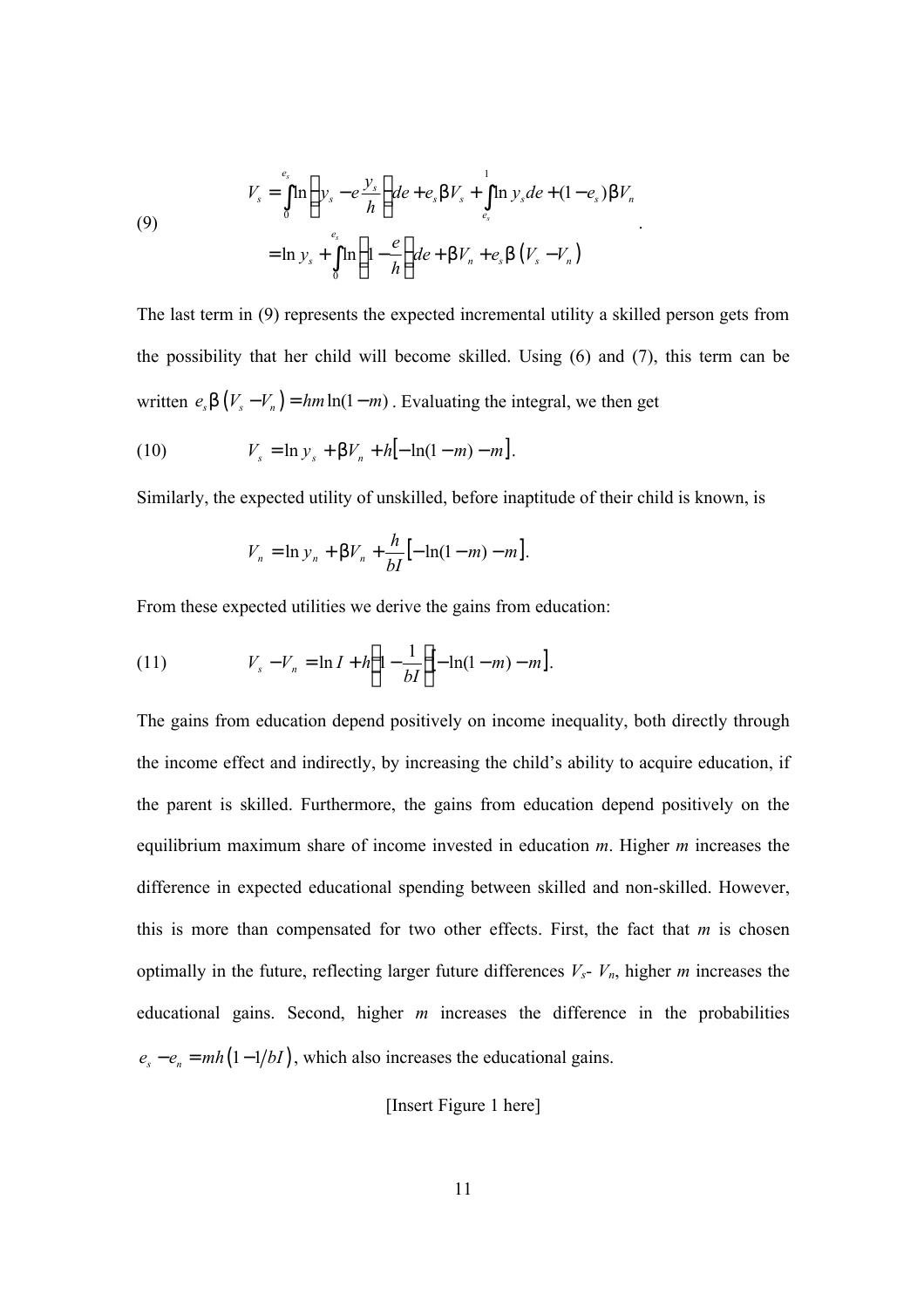Equations (6) and (11) describe two relationships between the gains to education and *m*. Equation (6) describes how the choice of *m* depends positively on the gains from education and is drawn in Figure 1 as the *incentive curve*. Equation (11) describes how the gains from education of a child depend positively on the maximum share of income current and future generations will invest on education. This relationship is drawn in Figure 1 as the *intergenerational curve*. It can be shown that the incentive curve is necessarily steeper than the intergenerational curve, as the feedback effect from *m* to the gains from education is smaller than the direct incentive effect. Hence, a unique equilibrium exists, as shown in Figure 1, and the intersection of the two curves determines the steady state level of maximum investment in education *m*. This level is defined by the following equation, which is derived from (6)and (11):

(12) 
$$
-\frac{1}{b}\ln(1-m) = \ln I + h\left(1 - \frac{1}{bI}\right) - \ln(1-m) - m.
$$

#### 3.3. Steady State Equilibrium

The equilibrium maximum spending on education *m*, as described in Figure 1 and equation (12), depends on income inequality *I*, through the gains from education. Higher inequality shifts the intergenerational curve upward, and increases the maximum share of income spent on education *m*. This relationship, which reflects the incentive effect of inequality, is described by a function  $m = M(I)$  and by the curve *M* in Figure 2.

Income inequality and *m* are related through the labor market as well. If *m* is higher, more young people become skilled, of both skilled and unskilled parents. This increases the steady state number of skilled workers, and reduces the number of unskilled workers. Hence, income of unskilled rises and inequality falls. This determines a negative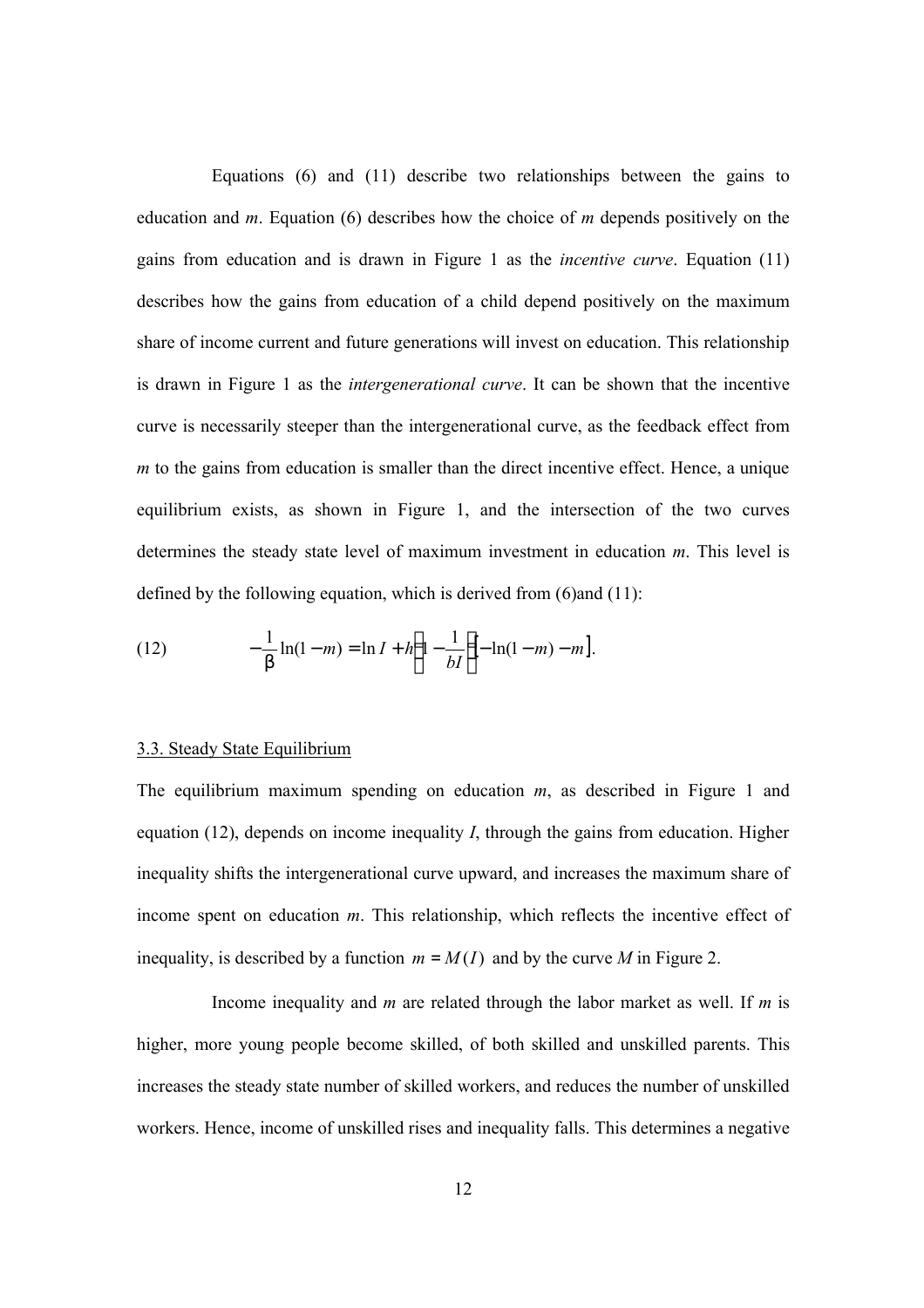relation between *m* and *I*. To derive it formally, note that in the steady state the upward flow of children of unskilled, who get education, must be equal to the downward flow of children of skilled, who do not get education. Hence, the steady state must satisfy:

(13) 
$$
e_n N = (1 - e_s)S
$$
.

Let us denote the ratio of unskilled to skilled labor by  $n \equiv N/S = N/(P - N)$ . From equation (4) we:

(14) 
$$
n = \frac{X}{P} a^{-\frac{1}{a}} I^{\frac{1}{a}} \left( 1 - \frac{X}{P} a^{-\frac{1}{a}} I^{\frac{1}{a}} \right)^{-1} = n \left( I, a, \frac{X}{P} \right).
$$

Hence, *n* depends positively on inequality *I*, negatively on the relative productivity of skilled to unskilled *a*, and positively on the amount of natural resources per capita: *X/P*. Using *n* and substituting the thresholds of upward and downward mobility from (7) and (8)into (13), we get the following equilibrium condition:

(15) 
$$
m = \frac{1}{h} \frac{bI}{bI + n}.
$$

This equation defines a negative relation between the maximum income share *m* and inequality *I*, which we denote the function  $m = L(I)$ , and depict as the curve *L* in Figure 2. The *L* curve describes the labor market steady state equilibrium condition.

# [Insert Figure 2 here]

The two curves in Figure 2 together determine the steady state equilibrium in the economy. Note that the *M* curve is increasing from 0 at  $I = 1$ , to 1 at  $I = \infty$ . The *L* curve is decreasing from some positive value at  $I = 1$  to 0 at the maximum level of inequality, which is  $I^* = a(P/X)^a$ . Hence, the two curves have a unique intersection point, which determines both the level of inequality and the maximum investment in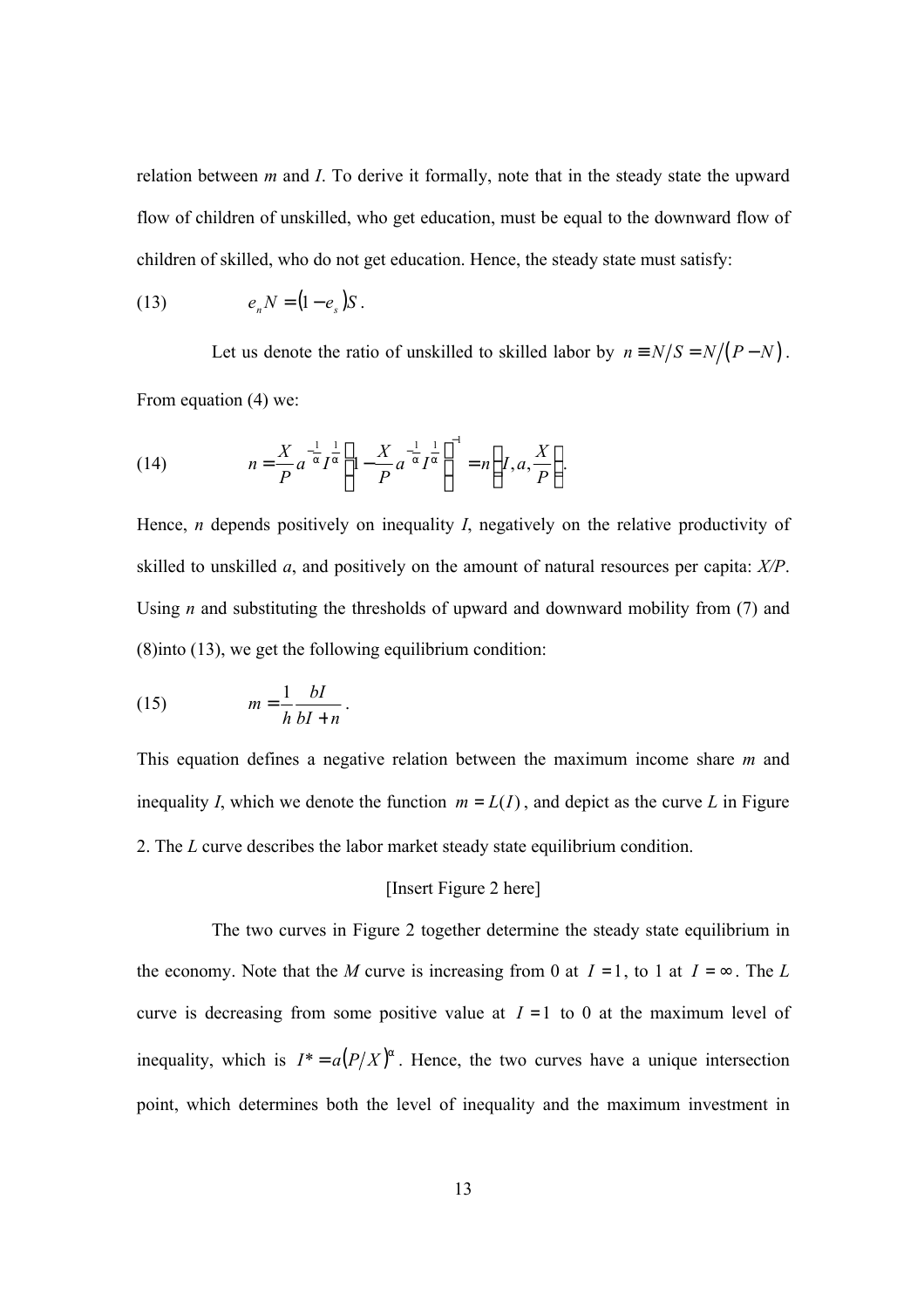education. This in turn determines the degree of intergenerational mobility, to be analyzed in the next subsection. Note, that we do not derive a closed form solution to the model for two reasons. First, there is no clean analytical solution to equations (12) and(15). Second, the diagrammatic analysis is sufficient to derive all the result in this paper. Extensions of the model can use numerical methods to derive further results.

#### 3.4. Upward Mobility

Figure 2 shows how the equilibrium is determined in terms of inequality and investment in education. Next, we describe the equilibrium in terms of the main variables at focus, namely inequality and mobility. We use the probability of upward mobility *en* as our main measure of mobility.

The level of upward mobility is equal, according to (8), to:

$$
(16) \t\t\t e_n = \frac{h M(I)}{b I}.
$$

Hence, the decision to invest in education by the unskilled is affected by inequality in two opposite ways. One effect, through *M*(*I*), is positive, and we call it the *incentive effect*. The other effect, through the denominator, is negative, and it reflects the difficulty of an unskilled parent to pay skilled teachers for education out of her lower income. We call it the *distance effect*. It is easy to see that the incentive effect dominates for low levels of inequality while at high levels the distance effect dominates. The mathematical reason for this is that *m* is bounded by 1 and the result reflects the fact that the marginal utility of consumption increases towards infinity as *m* approach unity. Hence, the incentive effect is diminishing as inequality rises. Equation (16) is drawn in Figure 3 as the *MM* curve, where the additional *M* stands for mobility.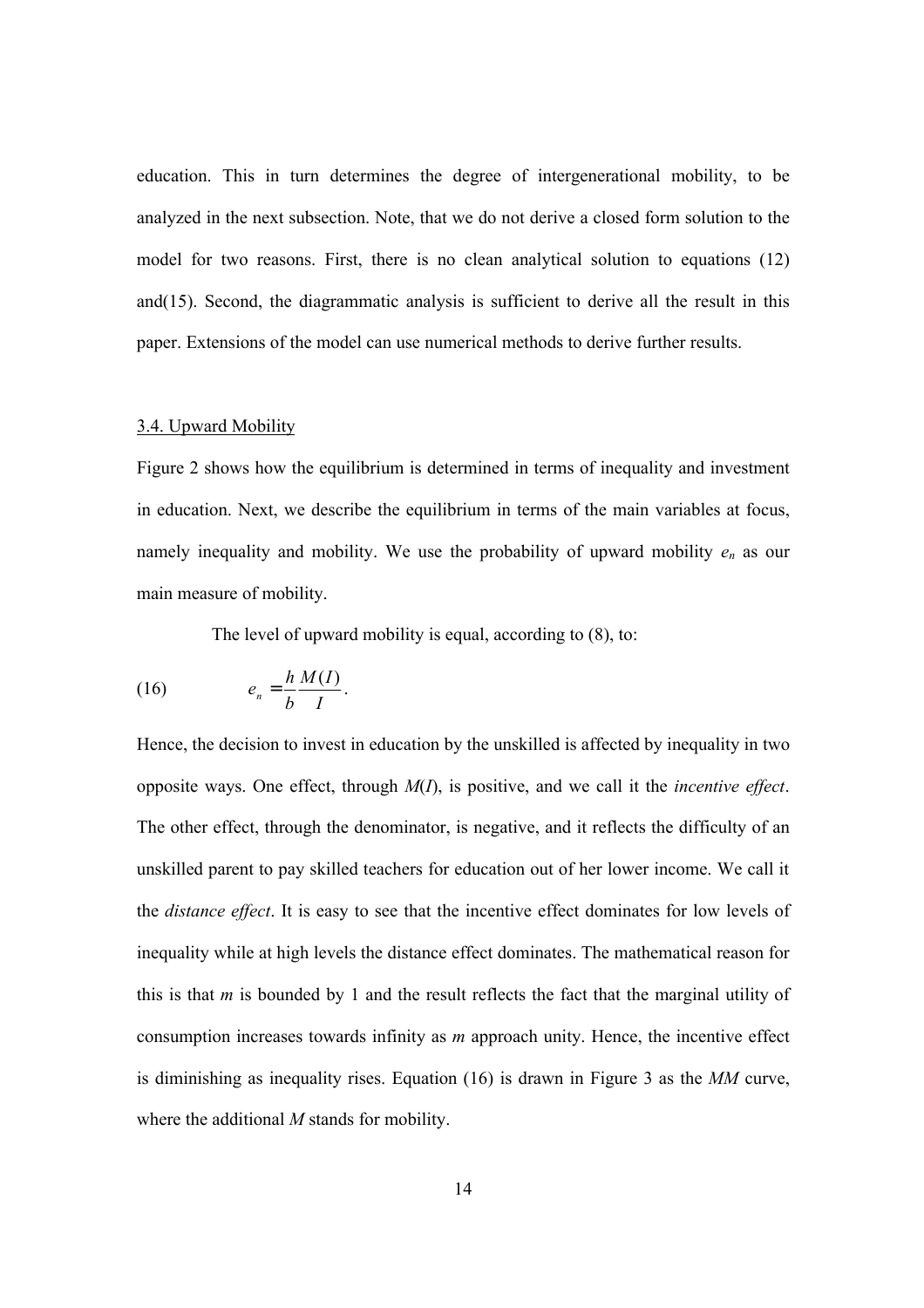# [Insert Figure 3 here]

Next we consider the relationship between mobility and inequality through the labor market. We use the equation of upward mobility (8) to rewrite (15):

$$
(17) \t\t e_n = \frac{1}{n+bI}.
$$

This relation between the upward mobility and inequality is described by the *ML* curve in Figure 3, which is downward sloping. The equilibrium described by the intersection of the two curves in Figure 3 is fully identical to that in Figure 2, only it shows the level of upward mobility instead of the share of income invested in education. It is therefore only a different presentation of the same steady state equilibrium.

The steady state equilibrium in Figure 3 is an intersection of two relations. One is the *MM* curve, which describes upward mobility as a result of optimal education decisions of parents, who consider the level of inequality to be given. The second is the *ML* curve, which describes how mobility affects the distribution of skill, and through it the level of income inequality. In the rest of the paper we examine how these two relations are affected by various exogenous changes and how inequality and mobility change as a result.

### 3.5. Welfare Considerations

From equations (10) the expected utility of unskilled follows immediately as

(18) 
$$
V_n = \frac{\ln y_s - \ln I + \frac{h}{bI} [-\ln(1-m) - m]}{1 - b},
$$

and the expected utility of skilled is derived by adding the gains from education using (6) (6):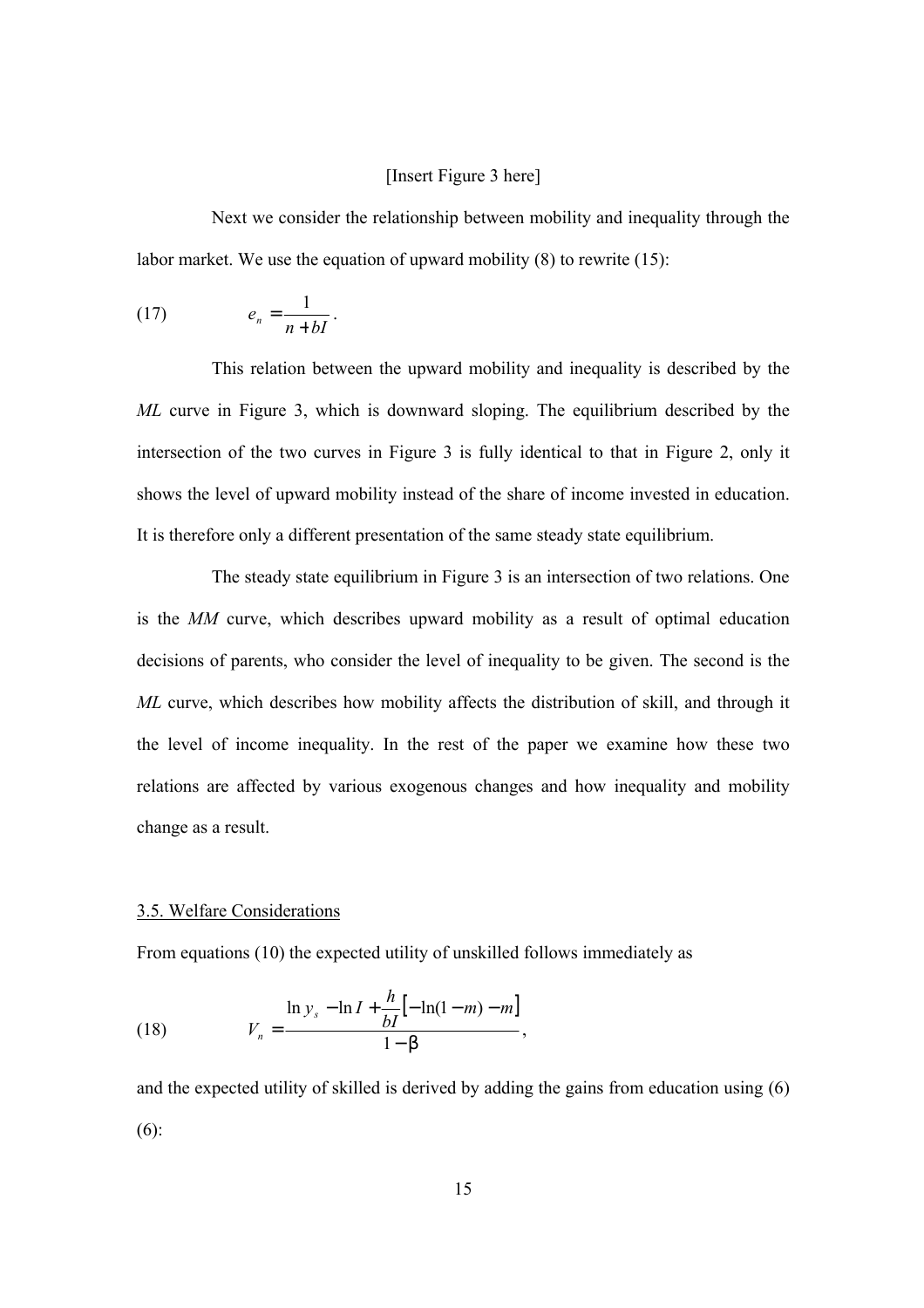(19) 
$$
V_s = V_n + \frac{-\ln(1-m)}{b}.
$$

Expected utilities are related negatively to inequality *I*, and positively to *m*. Intuitively, inequality, which is related inversely to income of unskilled, reduces utility of unskilled directly and utility of skilled indirectly, as their children have some chance of becoming unskilled. Maximum investment in education *m* is positively related to utility of both, since it increases the chances of children becoming skilled. But equilibrium *m* and *I* are related to one another from the labor market equilibrium. Using equilibrium condition (12) to eliminate *I* from (18) and then using (19), we can express the expected utility of skilled workers as:

(20) 
$$
V_s = \frac{1}{1 - b} [\ln y_s + (1 - h) \ln(1 - m) - h m].
$$

Similarly the expected utility of unskilled workers is:

(21) 
$$
V_n = \frac{1}{1 - b} [\ln y_s + (1/b - h) \ln(1 - m) - hm].
$$

These expressions are important for welfare evaluations, since given the wage of skilled, and holding educational productivity *h* constant, *m* is an indicator of welfare. For both types of individuals, *m* is negatively related to welfare. The reason is that along the *L* curve, *m* rises with inequality. Hence, despite the greater chance of being skilled, utility falls as the income of unskilled declines.<sup>9</sup>

# **4. Changes in the Production Sector**

<sup>&</sup>lt;sup>9</sup> Of course, measuring aggregate welfare runs into the standard problems of how to weigh the different types of individuals and how to take into account dynamic transitions to new steady states.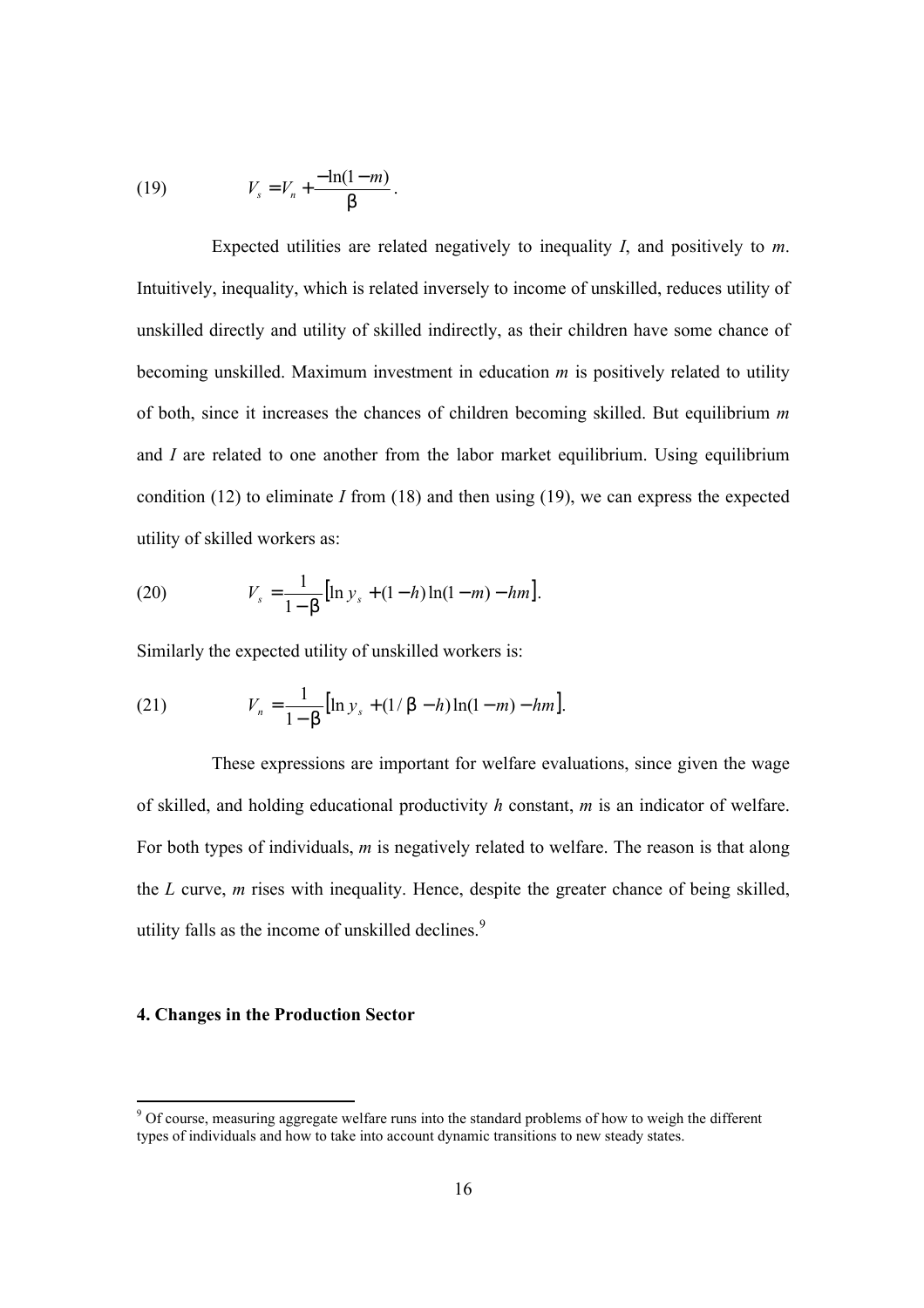In this Section we begin the analysis of the steady state equilibrium, which is derived in Section 3. This is a comparative static analysis, which can be interpreted in two possible ways: as explaining cross-country differences and as explaining changes within the same country over time.

We first focus on exogenous changes in the production sector. More specifically, we analyze the case of skill-biased-technical-change, having been a topic of much research recently. Within our model such a change amounts to an increase in the productivity of skilled workers only, namely a rise in *as*, and therefore in *a*. Such a change does not affect the relation between the gains from education and parental willingness to invest in education. Therefore, it does not have any effect on the *M* or *MM* curves in Figures 2 and 3. However, an increase in *a* does affect the *L* and *ML* curves, shifting them up and to the right, as follows immediately from equations (14), (15) and (17). These shifts lead to an increase in inequality *I*, and an increase in the maximum share of income invested in education *m*. Note that the higher the level of inequality is, the smaller is the effect on *m*, and the larger is the effect on *I*. Hence, skill-biased technical change raises inequality more in economies which are already unequal. The intuition behind these results is as follows. Skill-biased technical change increases the market skill premium, which raises the gains from education, so that parents invest more in education. Since *m* is bounded, the effect on it becomes smaller as inequality *I* increases.

As for the effect of skill-biased technical change on mobility, we learn from Figure 3 that upward mobility *en* rises if the incentive effect is dominant, while it declines when the distance effect dominates. Namely, the positive effect of skill-biased technical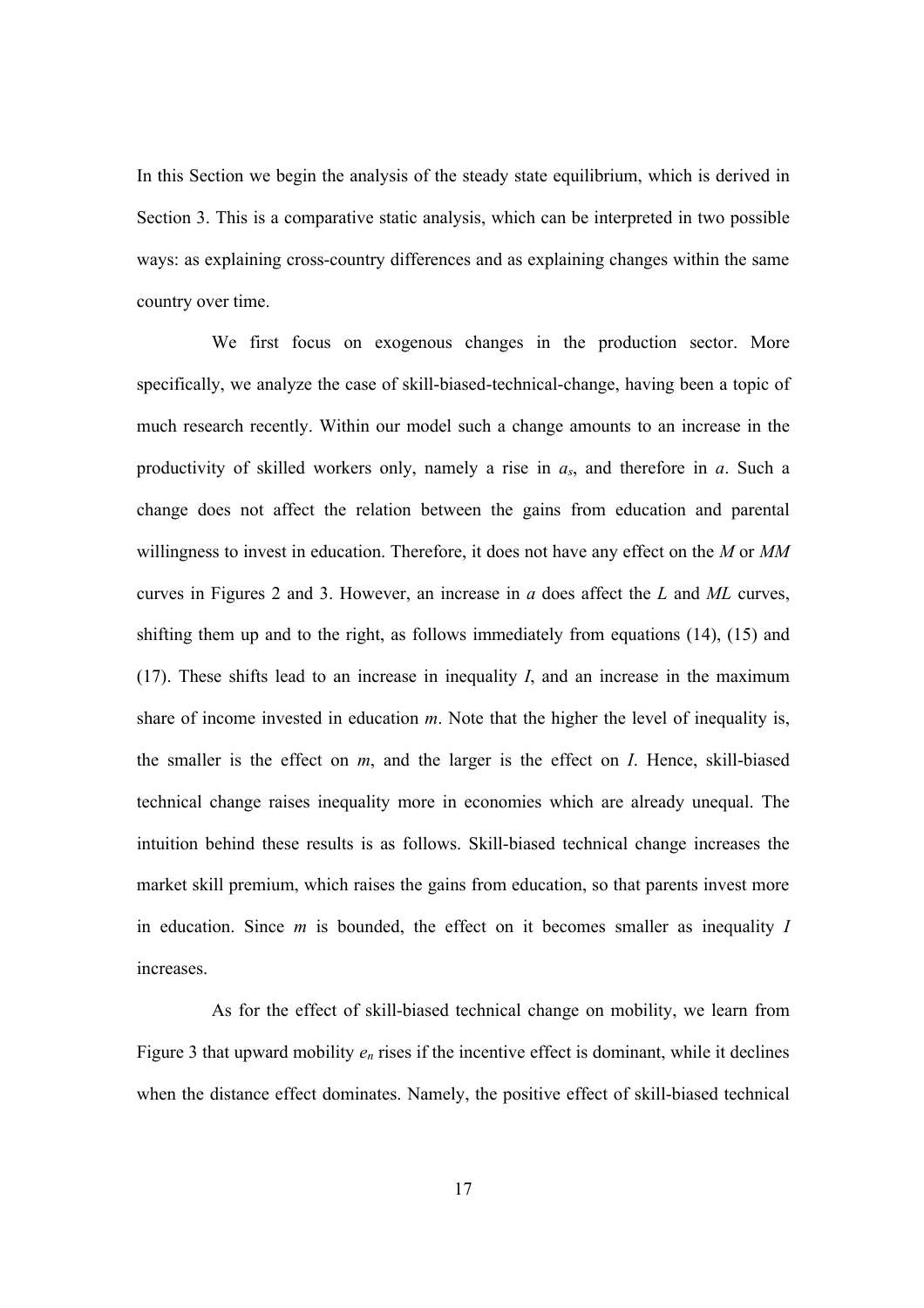change on mobility falls with inequality. Intuitively, higher inequality provides both greater incentives for education, which increases mobility, but also increases the cost of education to unskilled parents, which reduces mobility. We believe that for most developed countries the incentive effect dominates, and skill-biased-technical-change raises upward mobility. In all countries, though, it reduces downward mobility, since *m* is higher.

The above analysis can be very helpful in understanding the rise in wage inequality in Western countries in recent decades, which has been attributed by many economists to skill-biased-technical-change.<sup>10</sup> Our analysis offers a way to assess this explanation, which is to examine whether it has been accompanied by an increase in intergenerational mobility and in the share of income devoted to education. Such a positive correlation can lend support to the skill-biased-technical-change hypothesis. If, on the contrary, mobility and investment in education have declined in recent decades, we may have to look for an alternative explanation to the rise of inequality.

The above analysis applies to other changes in the production sector as well, such as globalization. Many claim that cheap imports from poor countries have reduced the income of unskilled workers in the developed countries. This claim can be formalized in our model as a reduction of the productivity coefficient of unskilled labor *an*. This also increases in the parameter *a*, and hence has the same effect as skill-biased-technicalchange, which is discussed above. Another variable, which is important to growth and development, is the amount of natural resources in a country.<sup>11</sup> In our model it is measured by natural resources per capita *X*/*P*. Increasing it has an exactly opposite effect

<sup>&</sup>lt;sup>10</sup> See Katz and Murphy (1992), Berman, Bound and Griliches (1994) and others for this hypothesis.

 $11$  See Sachs and Warner (2001) and others, who claim that natural resources impede economic growth.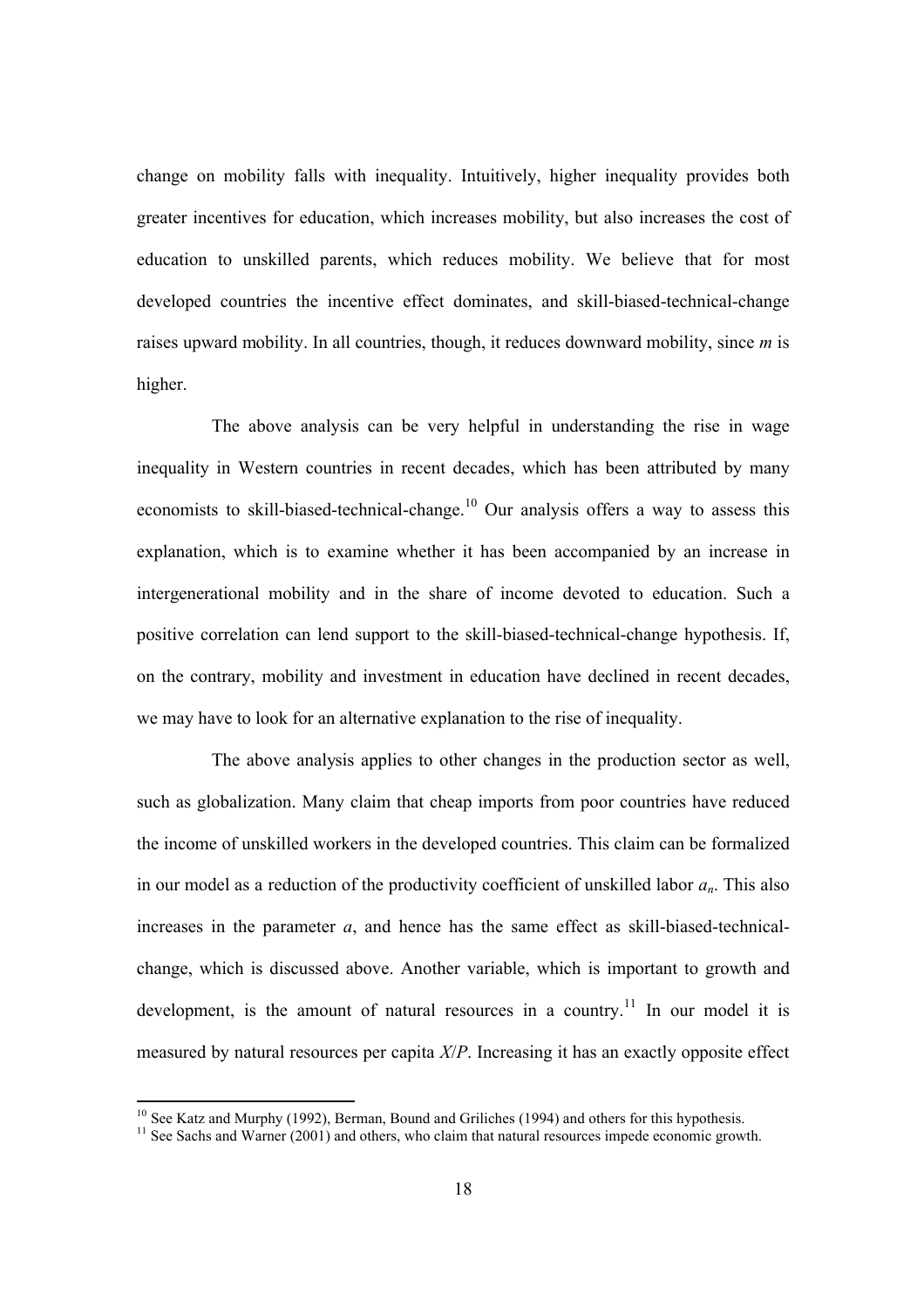to skill-biased-technical-change. It shifts the *L* and *ML* curves downward and leaves the *M* and *MM* curves unchanged. Hence, inequality and mobility are reduced and investment in education is reduced as well. Hence, countries with more natural resources have lower inequality, since their unskilled workers earn more, but they also invest less in education. That reduces social mobility in these countries and it might also have a significant adverse effect on economic growth.<sup>12</sup>

We can now relate the results of this section to the findings on international differences in inequality and mobility. As mentioned in the introduction those findings are that the US is less equal and more mobile than Italy, more equal and more mobile than Latin American countries, and less equal and less mobile than the Nordic countries. The only finding that conforms to differences in the production sector is that of Italy and the US in Checchi, Ichino and Rustichini (1999). As it is hard to believe that Italy and the US differ much in technology, a possible explanation could be wage compression in Italy. Such wage compression can be modeled in our framework as an administrative reduction of  $y_s$  below  $a_s$ , which reduces income inequality and mobility.

# **5. Changes in the Educational Sector**

-

In this section we turn from the production sector to the education sector and examine how changes in this sector affect the steady state equilibrium levels of inequality and mobility. In other words, how inequality and mobility are correlated, when the education sector is going through changes. More formally, we examine the effects of changes in the parameters *h* and in *b* on the steady state equilibrium, where *h* describes the overall

<sup>&</sup>lt;sup>12</sup> Despite these adverse effects on mobility and education, welfare increases according to  $(20)$  and  $(21)$ , since *m* is reduced. This reflects the positive effect of natural resources on the income of unskilled.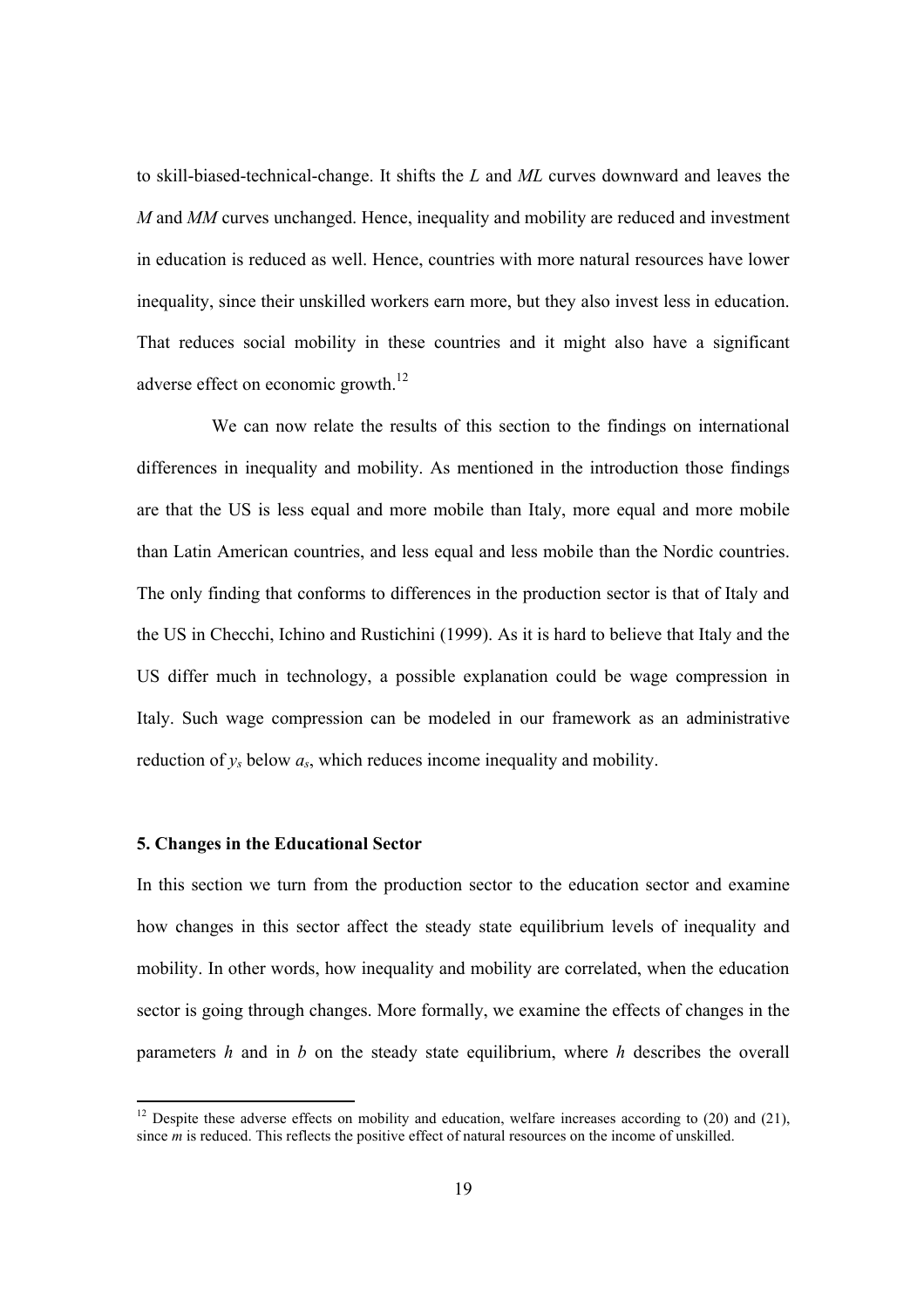productivity of education, while *b* describes the socio-cultural barriers to education faced by children of unskilled parents.

Intuitively, improvements in the productivity of education should lead to higher mobility and to lower inequality. Better education enables children of unskilled to acquire more education for their money so that more of them become skilled. Hence, upward mobility increases. As better education increases the number of skilled and reduces the number of unskilled, inequality falls. However, this argument does not take into account general equilibrium effects arising from the fact that educational choices are endogenous. We therefore turn to a formal analysis of changes in *h* and *b*.

Consider first an increase in overall productivity of education, namely an increase in *h*. While the response of parents to the gains from education remains unchanged, as indicated by equation (6), the gains from education rise, since investment in education becomes more productive. As a result, the probability of the grandchild to become educated increases, which raises the present gains from education. In terms of Figure 1, the incentive curve remains unchanged while the intergenerational curve shifts upward, which increases maximum investment in education *m*. Hence, the *M* curve shifts up as well. Upward mobility increases too, as parents invest more money and as this money is more productive. Hence, as shown in (16), the *MM* curve shifts upward as well.

We next turn to the labor market. If education is more productive, the *ML* curve remains unchanged, as shown by equation (17). The intuition is simple: upward mobility and downward mobility change together when education becomes more efficient. Thus, if upward mobility is unchanged, so is downward mobility, and the distribution of skill remains unchanged. Hence, the economy moves along the *ML* curve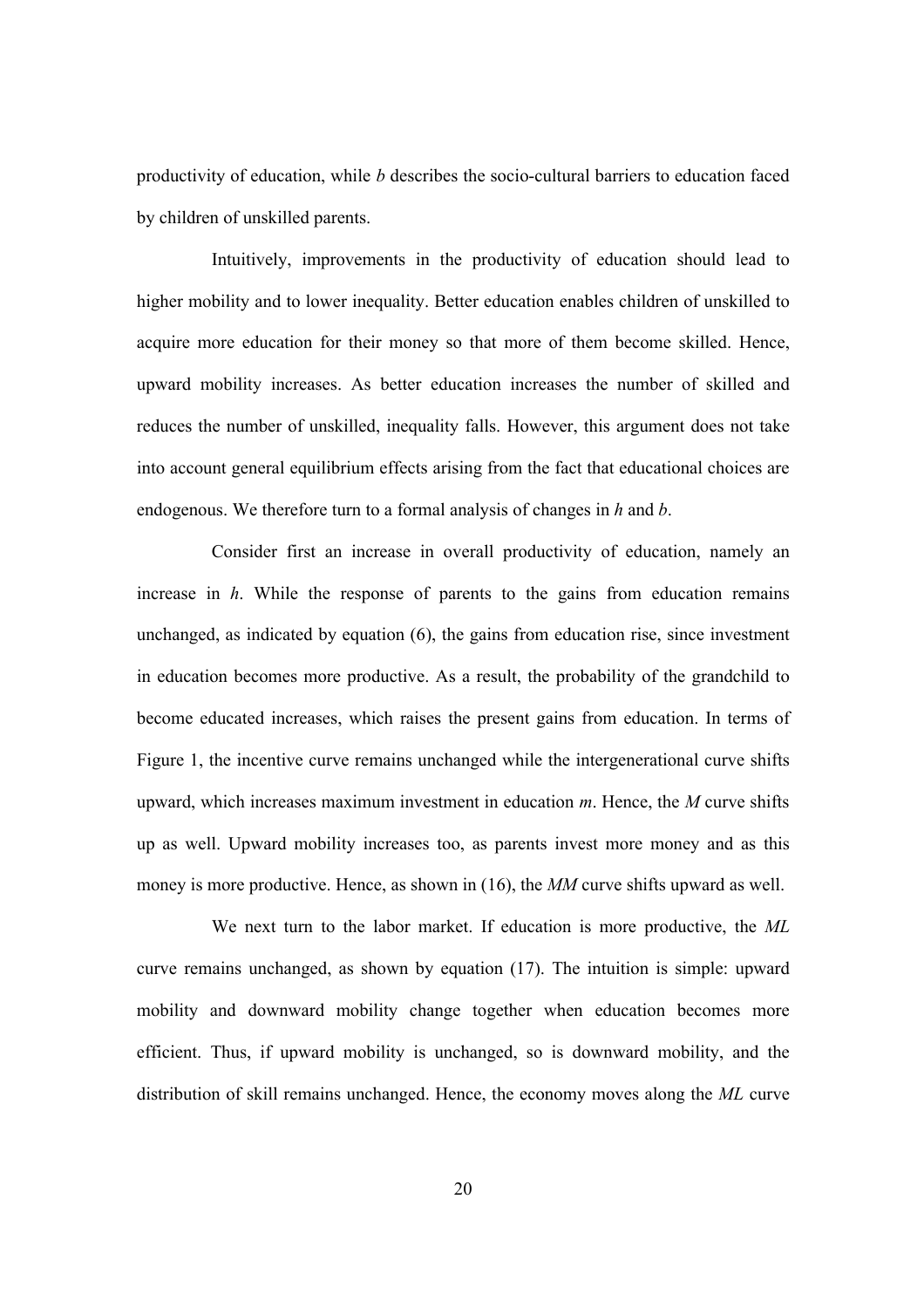in Figure 3 to the left: inequality falls and upward mobility rises. Note, that the effect on investment in education *m* is ambiguous. The intuition: lower inequality reduces the gains from education, which is opposite to the direct positive effect described above.<sup>13</sup>

We next turn to examine the effect of a reduction of *b*, namely a decline in the educational barrier faced by children of unskilled. As shown by equation (13), a reduction in *b* reduces the amount of investment in education *m*. Intuitively, it increases the chance of the grandchild to get education, even if the child is unskilled, and hence it reduces the gains from education of the child. This reduces spending on education and shifts the *M* curve down. As for the *MM* curve in Figure 3, the reduction of *b* has two opposite effects: on one hand, unskilled parents pay less for education, but on the other hand, their investment is more productive. Appendix 1 shows that the elasticity of *m* with respect to *b* is smaller than 1, so the productivity effect dominates and *MM* shifts up.

In the labor market, a reduction in *b* shifts the *ML* curve up and to the right, as seen from equation (17). The intuitive explanation is as follows. If upward mobility is kept unchanged while the educational barrier to children of unskilled is reduced, it means parents invest less in education. Hence downward mobility increases, there are more unskilled workers in the steady state, inequality rises, and the *ML* curve shifts to the right. Since both curves in Figure 3 shift up, mobility rises, while the effect on inequality is less clear. For a better understanding of this ambiguity, we should look at Figure 2. The *M* curve shifts down, as shown above, and the *L* curve shifts down as well, as shown by equation (15). Hence, a lower *b* reduces maximum investment in education *m*, which increases downward mobility, as skilled parents invest less in education. As shown

<sup>13</sup> This can be shown diagrammatically as well. While an increase in *h* shifts the *M* curve up, it shifts the *L* curve down in Figure 2. Hence, while *I* is clearly reduced, the effect on *m* is ambiguous.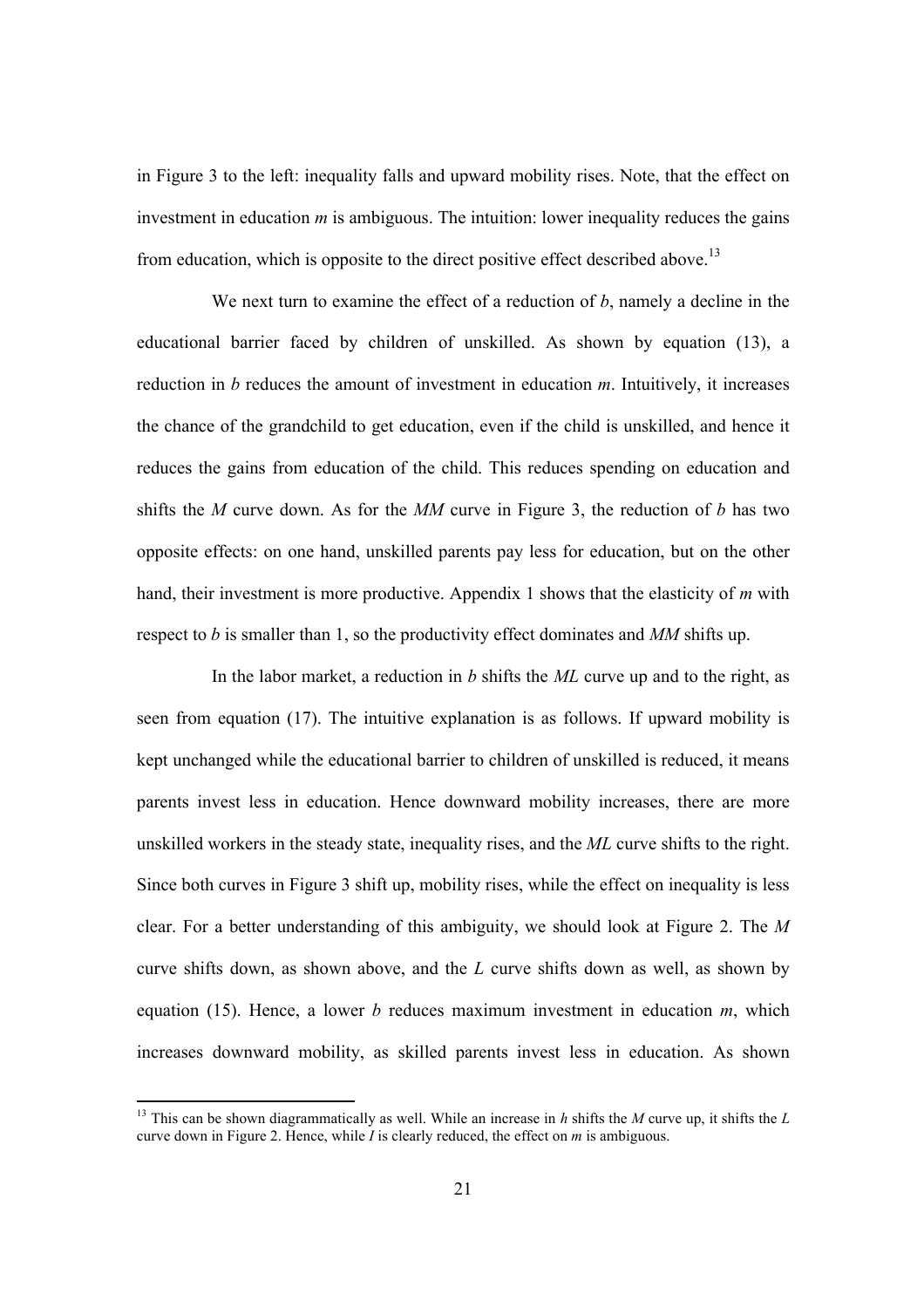above, upward mobility increases as well. Hence, the effect on the steady state number of unskilled is ambiguous and so is the effect on inequality. Appendix 1 carries a more careful analysis, which resolves this ambiguity and shows that reducing education barriers for children of unskilled always reduces inequality.

As mentioned above, *b* measures the barrier to education for children of unskilled. It reflects social norms, cultural aspects, and sometimes even the state of the technology. Periods of rapid technical progress increase the relative ability of educated parents to help their children in school. Thus such periods lead to changes in *b* and in mobility and inequality. It is also interesting to see what is the impact of reducing *b* on welfare. As shown above, lowering *b* reduces *m*, and as equations (20) and (21) show, that increases utility to both skilled and unskilled. Clearly, utility of unskilled rises by more, since the gains from education fall.

In summary, both changes in the education sector have similar qualitative effects: mobility rises and inequality declines. Hence, changes in the education sector lead to a negative correlation between inequality and mobility, unlike changes in the production sector, which lead to a positive correlation between them. This can be helpful in explaining changes in inequality over time or across countries. If mobility moves with inequality, the underlying reason probably lies in the production sector, while if mobility is negatively related to inequality, the underlying reason is in the education sector. In the next section we show that the effects of changes in public education are similar to changes in the education sector discussed above.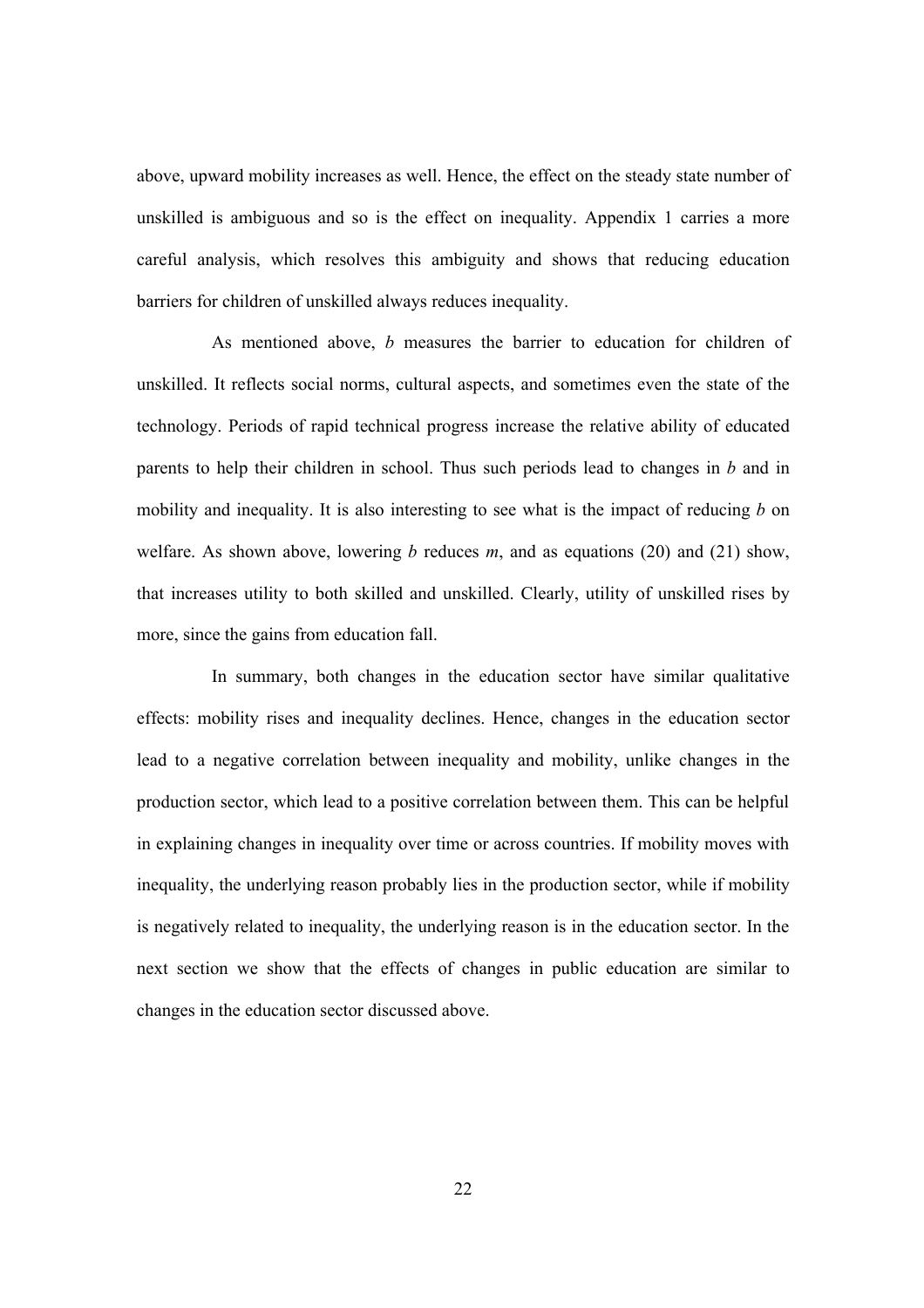# **6. Public Education**

In this section we introduce public support to education, allowing parents to add to it by purchasing more education privately. Thus, unlike Glomm and Ravikumar (1992), public education does not rule out private expenditures on education. In this model, public education helps parents increase the probability of their children becoming skilled. We assume that public education is tax financed, and the tax is proportional to income.

Intuitively, an increase in public education should lead to higher mobility and lower inequality. Increased public education enables more children of unskilled to go to school, so upward mobility rises. It also increases the amount of skilled workers, which reduces inequality. But some forces might work in opposite directions. For example, public education reduces private investment in education, both due to crowding out, and also because it reduces the gains for education, as the ability of the child to finance education of the grandchild becomes less important. Another effect is that of taxation. Increased public education raises taxes, which reduce post-tax income differentials, which reduces the gains from education. To assess these mixed effects, we turn to a formal analysis of the overall effect of public education on inequality and mobility.

The government supplies each student with *p* units of education. A relevant issue is what happens to students who need less education to graduate. We assume that their parents do not reveal information on their low inaptitude, and thus they are subsidized by the same amount as the others. This assumption is made for simplification, but it is quite reasonable. In our model, parents would not mind the government to pay for excess education to their children. Adding a small amount of uncertainty about innate educational aptitude would make parents (and children) strictly prefer more education as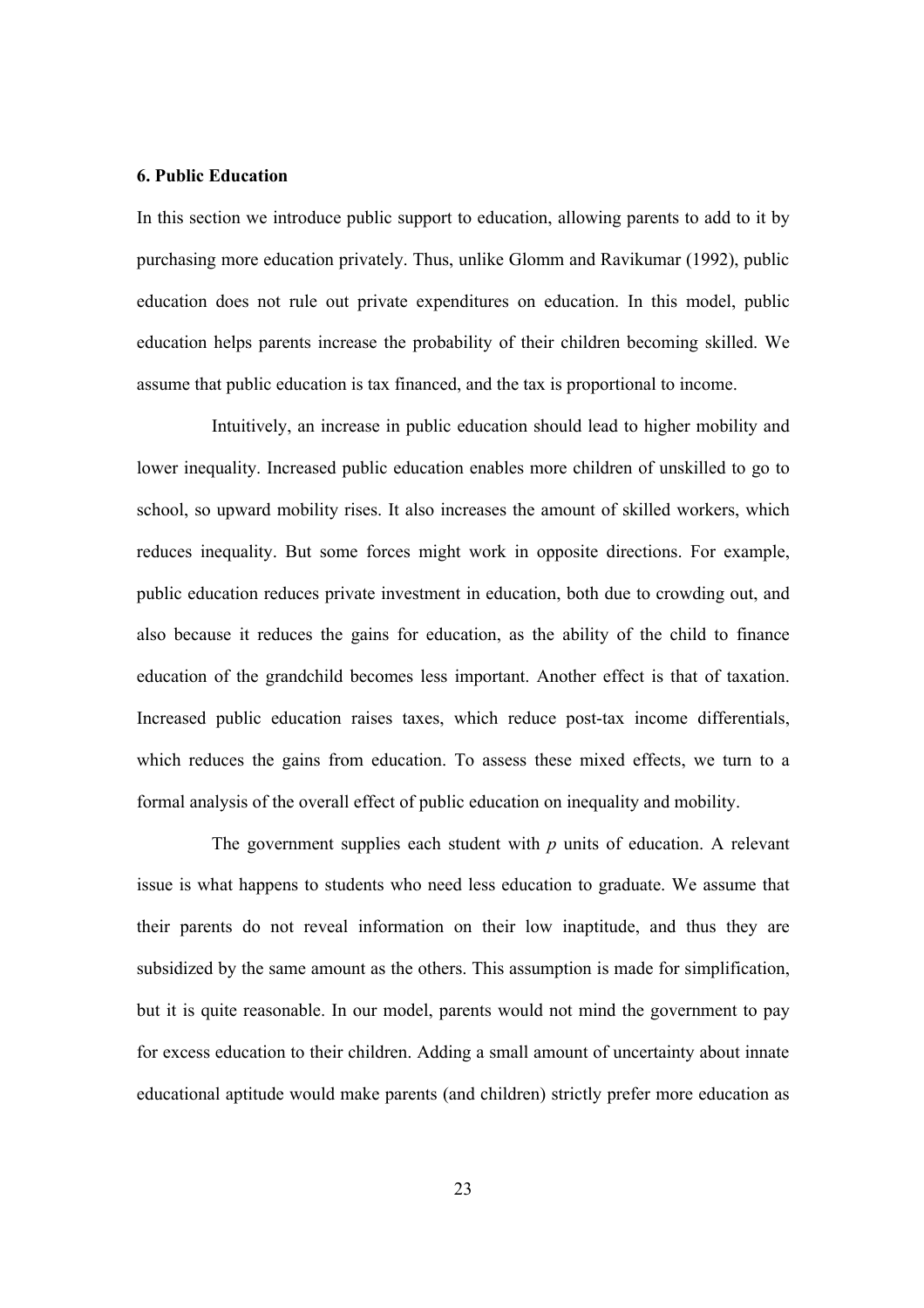long as it is free. The subsidy is financed by a tax of rate  $T \in [0,1]$  on income. For simplicity we assume that the productivity of education is fixed and equal to 1, namely: *h*  $= 1.$ 

First note that the maximum share of investment in education out of income is determined in the same way as in the benchmark case in Section 3 and hence equation (6) holds here as well. Given the maximum share of income invested in education *m*, the threshold of education for children of skilled is

$$
(22) \qquad \qquad e_s = p + m(1 - T) \,,
$$

and the threshold of education for children of unskilled is

(23) 
$$
e_n = \frac{1}{b} \left[ p + \frac{m}{I} (1 - T) \right].
$$

Note that public education seems to benefit skilled parents more than unskilled, since  $b=1$ , namely, they use education better. This is an important point, which has recently received some empirical support. Dynarsky (2000) finds that increased public support to college education raises participation of middle class students more than poor students. Note though, that the overall effect of public education on skilled and unskilled is ambiguous, once we take into consideration the effect of taxation on income and on the ability to finance education, as skilled parents pay more taxes than unskilled parents. We return to this issue below, when we analyze the welfare aspects of public education.

The expected utility of skilled and unskilled in the case of tax and subsidy is calculated in a similar way to the benchmark model of private education: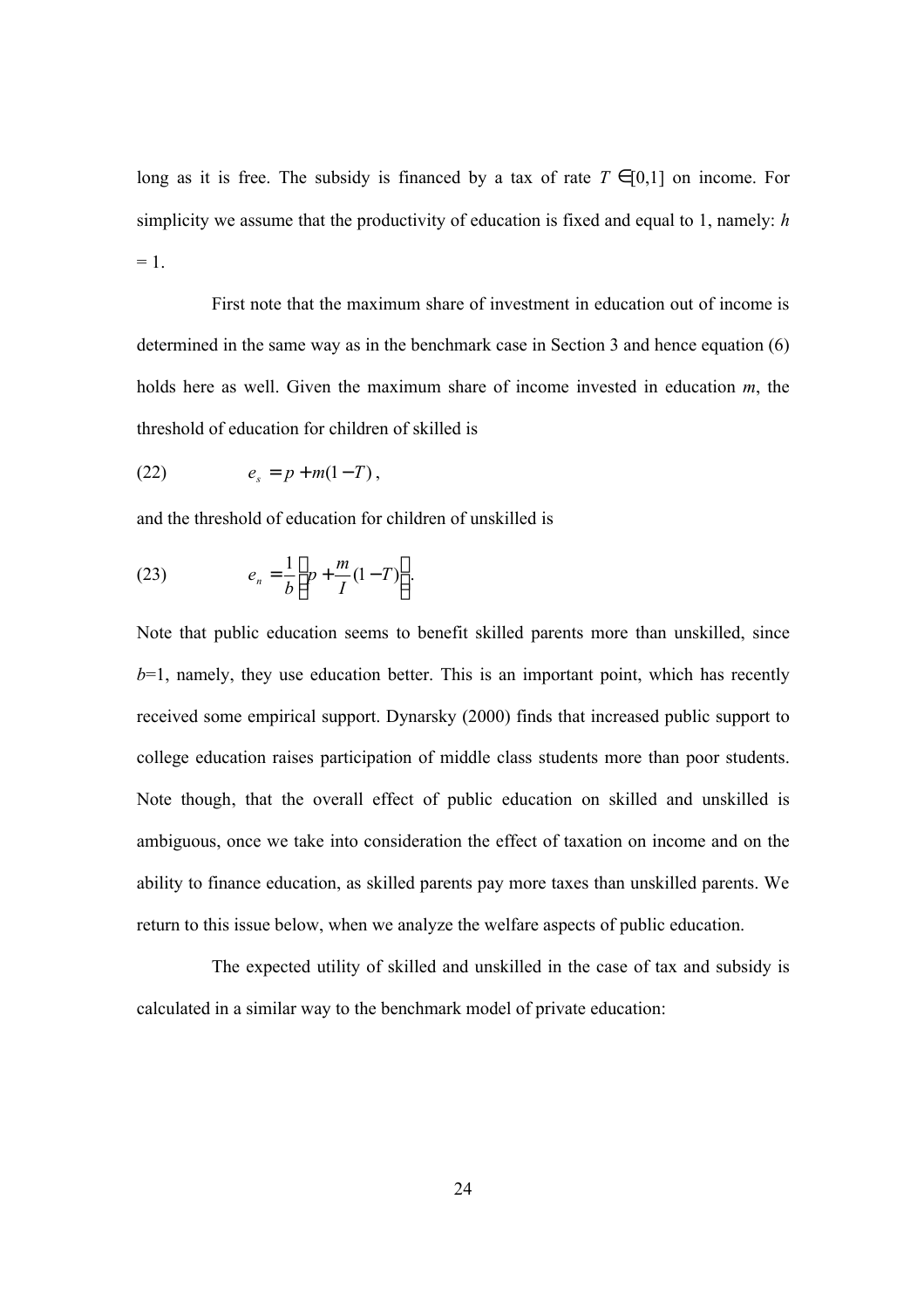(24)  

$$
V_s = \int_0^p \ln[y_s(1-T)]de + \int_p^{e_s} \ln[y_s(1-T)-(e-p)]de + e_s bV_s + \int_{e_s}^1 \ln[y_s(1-T)]de + (1-e)bV_n.
$$

Calculation yields the following expected utility for skilled:

(25) 
$$
V_s = \ln y_s + \ln(1 - T) + \boldsymbol{b}V_n - [p + 1 - T]\ln(1 - m) - (1 - T)m.
$$

Similarly, the expected utility of unskilled is

(26) 
$$
V_n = \ln y_n + \ln(1-T) + \boldsymbol{b}V_n - \left[\frac{p}{b} + \frac{1-T}{bI}\right] \ln(1-m) - \frac{1-T}{bI}m.
$$

From equations (25) and (26) we derive the gains from education and together with equation (6) we get a condition that defines the maximum investment in education:

(27) 
$$
-\frac{1}{\mathbf{b}}\ln(1-m) = \ln I + (1-T)\left(1-\frac{1}{bI}\right) - \ln(1-m) - m\right] - p\left(1-\frac{1}{b}\right)\ln(1-m).
$$

This condition describes how the maximum share of investment *m* is determined. Note, that it depends positively on public education  $p$  if and only if  $b$  is strictly larger than unity. This is because when  $b > 1$ , public education can be more efficiently used by skilled parents creating an additional incentive for education. Clearly, given *p* and *I*, educational investments fall in the tax rate *T*, since it reduces after tax wage inequality.

Now, consider the relation between the subsidy and the tax rate due to the public budget constraint, which is

(28) *s n s y T y N y S pS* [ <sup>+</sup> ] = .

Hence the tax rate depends on the amount of public education in the following way:

$$
(29) \t\t T = p \frac{I}{n+I}.
$$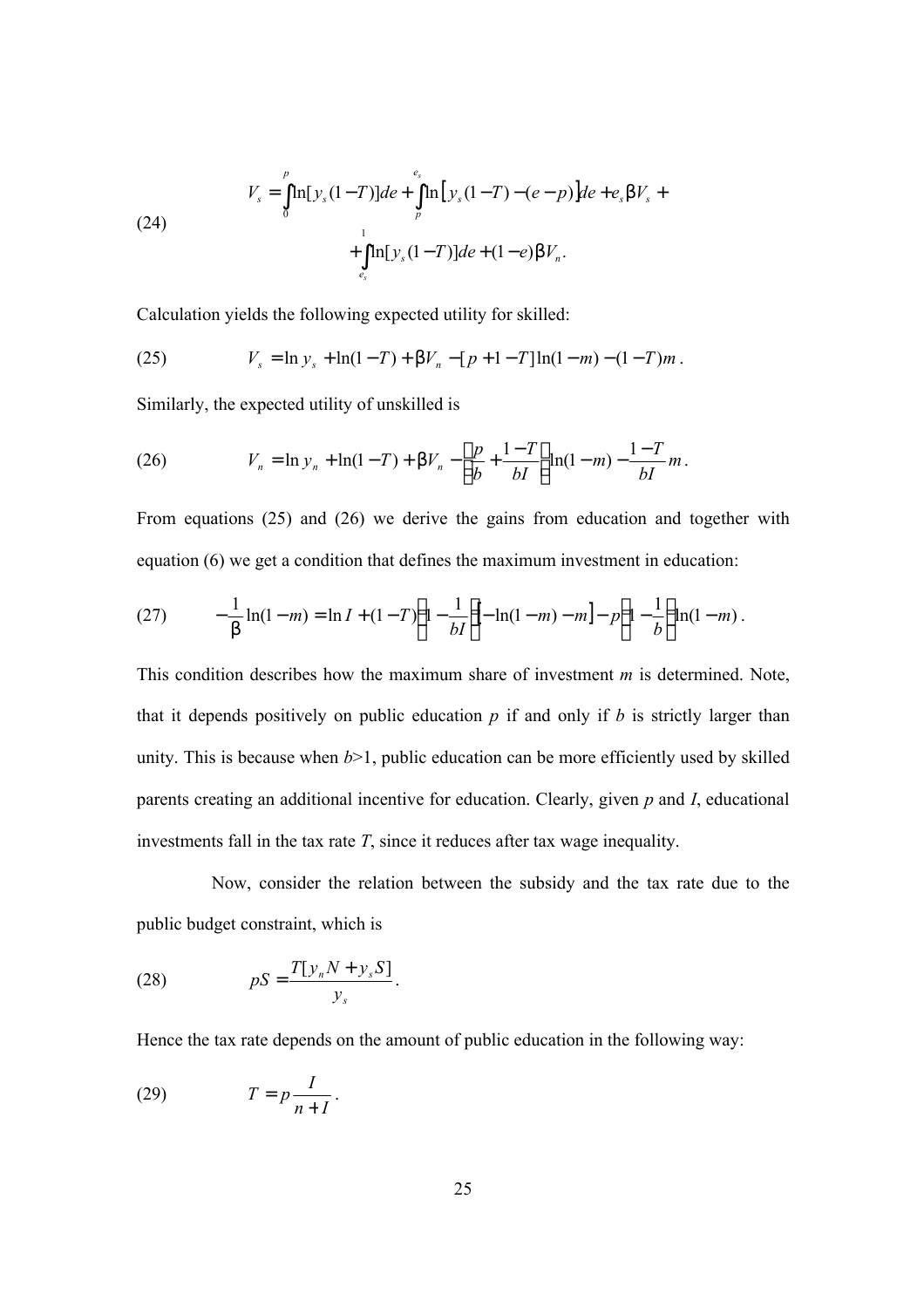Substituting the budget constraint (29) in the equilibrium condition (27) we get:

$$
(30) \quad -\frac{1}{\mathbf{b}}\ln(1-m) = \ln I + \left(1 - p\frac{I}{n+I}\right)\left(1 - \frac{1}{bI}\right) - \ln(1-m) - m\right] - p\left(1 - \frac{1}{b}\right)\ln(1-m).
$$

This condition describes a modified *M* curve (modified to the budget constraint), which outlines how the maximum private investment in education *m* is determined. It is clear from (30) that *m* depends positively on inequality *I*, hence the modified *M* curve is increasing. The modified *MM* curve is described by the following condition where *m* is derived from (30):

$$
(31) \t\t\t e_n = \frac{1}{b} \left( p + \frac{m}{I} - \frac{pm}{n+I} \right)
$$

The *ML* curve is derived from the labor market steady state condition (13), which in this case is

.

(32) 
$$
e_n = \frac{1 + p(I-1)}{n + bI}.
$$

The *ML* curve is downward sloping in the inequality-mobility plane. Conditions (31) and (32) jointly determine the unique steady state equilibrium and the levels of inequality and mobility, at the intersection of the modified *MM* and *ML* curves.

We next turn to analyze the effects of changes in public education on the equilibrium. According to (30) the direct effect of an increase in public education *p* on the maximum spending on education *m* is ambiguous due to the opposite effects of *p* and of the tax rate *T*. Clearly, if  $b = 1$ , public education is equally beneficial for skilled and unskilled parents. Hence the negative effect of the tax rate dominates, the gains from education decline with public education and the modified *M* curve shifts down. Since also the modified *L* curve, given by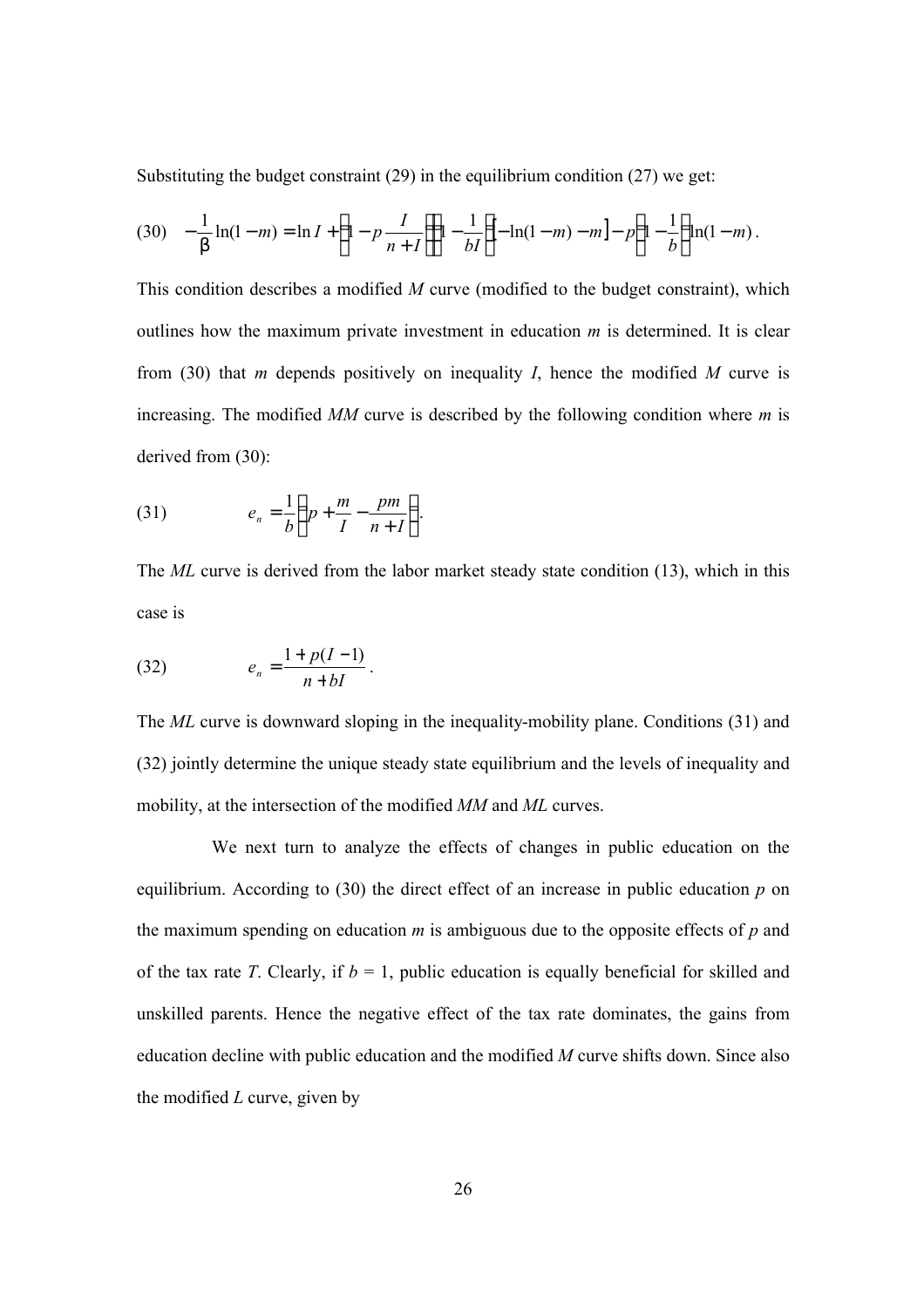(33) 
$$
m = I \frac{(b - p(n+b))(n+I)}{(n+bI)(n+I - pI)}.
$$

shifts down, *m* unambiguously falls in this case. As the barrier to children of unskilled *b* increases, the gains from public education to skilled increase, and from some point on *m* rises with *p*. As shown by equation (31), public education raises upward mobility even if *m* declines, due to its direct effect. Hence, the modified *MM* curve shifts up. The labor market curve  $ML$  shifts up as well.<sup>14</sup> Hence, upward mobility rises with public education. As for inequality, we show in Appendix 2 that unless *b* and *b* are both too close to unity, the shift in *MM* is larger than the shift in *ML*, so inequality falls. Hence, increasing public education should typically raise mobility and reduces inequality, and the opposite effect of taxation on private spending on education is secondary in size. Thus, changes in public education create a negative correlation between inequality and mobility.

We next turn to examine the effect of public education on welfare. In a similar way to Section 3 we can show that expected utility of the unskilled is:

(34) 
$$
V_n = \frac{1}{1 - b} \left[ \ln y_s + \ln(1 - T) - \left( 1 - T + p - \frac{1}{b} \right) \ln(1 - m) - (1 - T)m \right].
$$

Expected utility of skilled,  $V_s$ , equals (34) plus the gains from education:  $-\ln(1-m)/b$ . Public education has two main effects on expected utilities. The positive effect is due to reduction of private cost of education. This effect diminishes with public education, since lower inequality reduces the gains from education. Hence the marginal benefit of public education is diminishing. The negative effect is the tax cost of public education. This cost is increasing since marginal utility of consumption increases with tax. This heuristically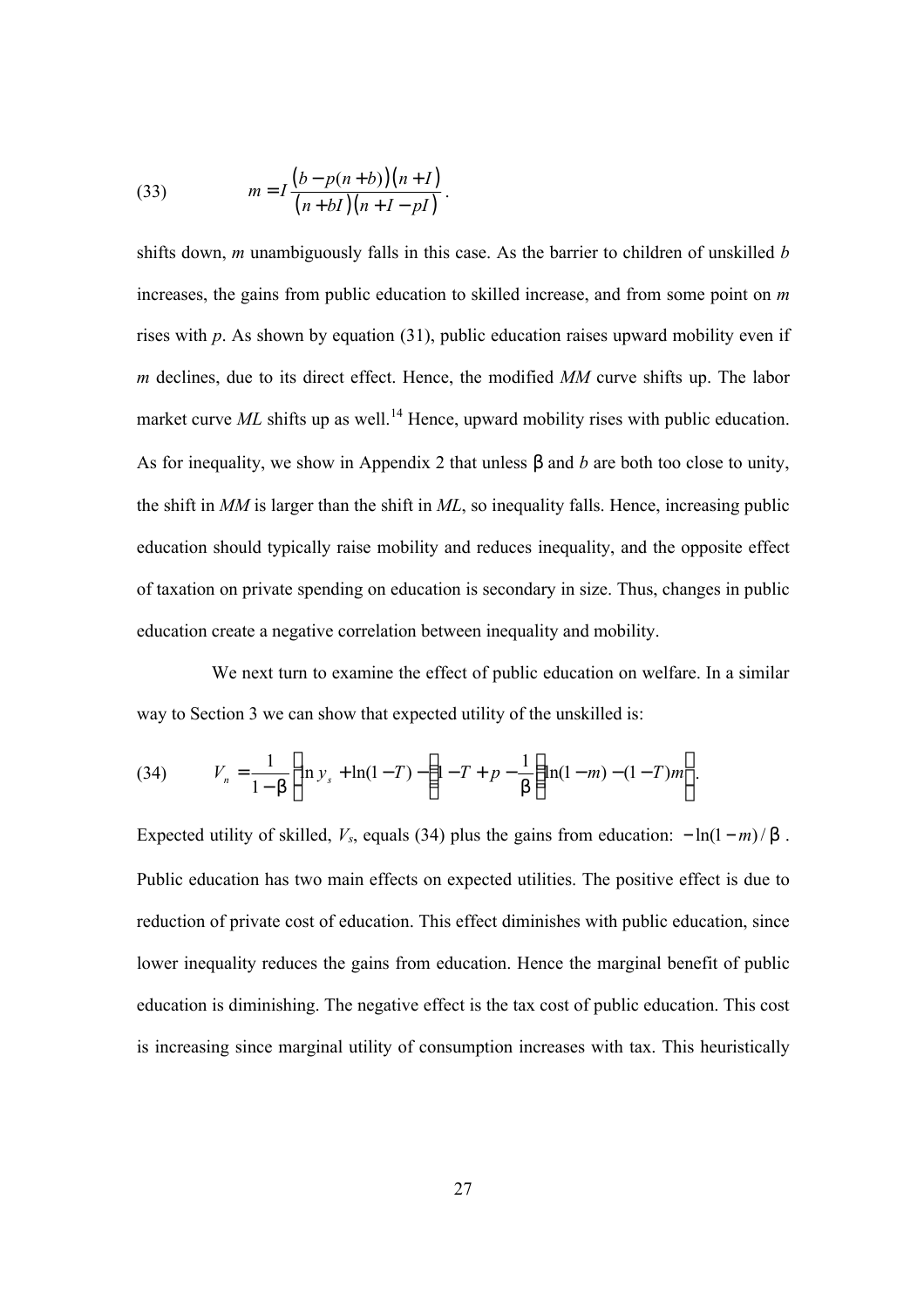explains why expected utility is concave in public education. Hence, there is a level of public education that maximizes expected utility, where the tax costs outweigh the benefits of public education. This level differs for skilled and unskilled.

To analyze preference differences over public education between skilled and unskilled, we note the existence of two opposing effects. On one hand the marginal cost of the tax is higher for skilled parents since they pay more taxes. On the other hand, skilled parents use public education relatively more effectively if  $b>1$ , so their marginal benefit from public education is higher and in addition, they are more likely to send their children to school. This latter effect clearly increases in *b*, implying that if unskilled prefer more support to education when *b* is low, this may reverse as *b* increases.

This is illustrated in Figure 4, which presents a numerical example of how public education  $p$  affects expected utilities of skilled and of unskilled,  $V_s$  and  $V_n$ . These are calculated for parameter values:  $\mathbf{a} = 0.3$ ,  $\mathbf{b} = 0.75$ ,  $\mathbf{a} = 1$ ,  $X/L = 0.2$ , and for  $\mathbf{b} = 1.1$  and 5. Figure 4 shows that optimal public education is unique for each type. It further shows that at low *b* unskilled workers prefer more public education than skilled workers, but at high *b* they might prefer less. This is since skilled parents make better use of public education than unskilled parents. This result might have consequences for the political economy of public education. A country with high barriers to children of unskilled has high inequality and low mobility, as shown in Section 5. This is further amplified if

<sup>&</sup>lt;sup>14</sup> See equation (30). Intuitively, increasing  $p$  raises upward mobility and reduces downward mobility. To keep inequality and *n* intact, the ratio between upward and downward mobility must be restored, so *m* falls. This has a larger effect on downward mobility, and hence upward mobility ends up higher.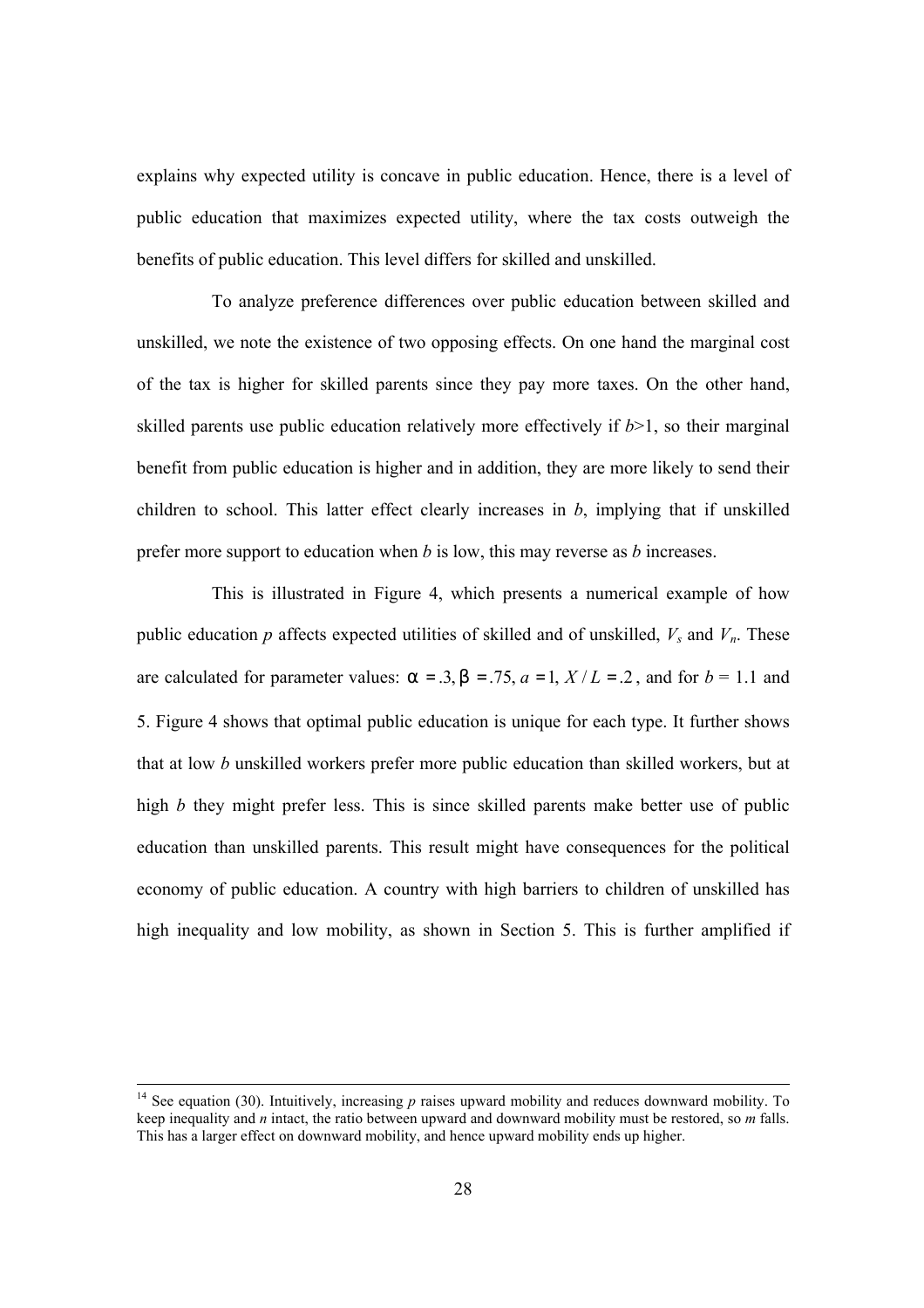unskilled parents are a majority in the population. They vote for less public education, which further reduces mobility and increases inequality.<sup>15</sup>

We next return to some empirical implications of our results on public education, focusing on two issues. The first is the rise in wage inequality between skilled and unskilled workers in the US in recent decades, which is also discussed in Section 4. While many economists attribute it to skill-biased-technical-change, some have recently explored the possibility that it might be caused by some reduction in public education. Goldin and Katz (1999) claim that the wage gap began to increase already in 1950, much earlier than the IT revolution. They also find that the wage gap was reduced significantly in the first half of the  $20<sup>th</sup>$  Century and attribute it to expansion of public education. Hence, their paper hints at the possibility that the rise in inequality in the second half of the  $20<sup>th</sup>$  Century could be attributed, among other things, to ending the expansion of public education. More explicitly Card and Lemieux (2001) claim that the rise in inequality is a result of a slowdown in the supply of skill in the US. Our paper shows that one way this issue can be clarified, is by observing what happened to intergenerational mobility in the US in recent decades. If the skill-biased-technical-change is the right explanation we should observe a rise in mobility, while if it is due to a slow down in public education, we should observe a reduction in mobility.

The second empirical issue has to do with comparisons across countries. For example, Checchi, Ichino and Rustichini (1999) find that while Italy is more equal than the US, it is much less mobile. They attribute these differences to higher public education in Italy. Our model shows, that if this were the case, Italy should have been more mobile.

<sup>&</sup>lt;sup>15</sup> Interestingly, Alesina and Ferrara (2001) find that perceptions on barriers to mobility have an effect on preferences for redistribution in the US.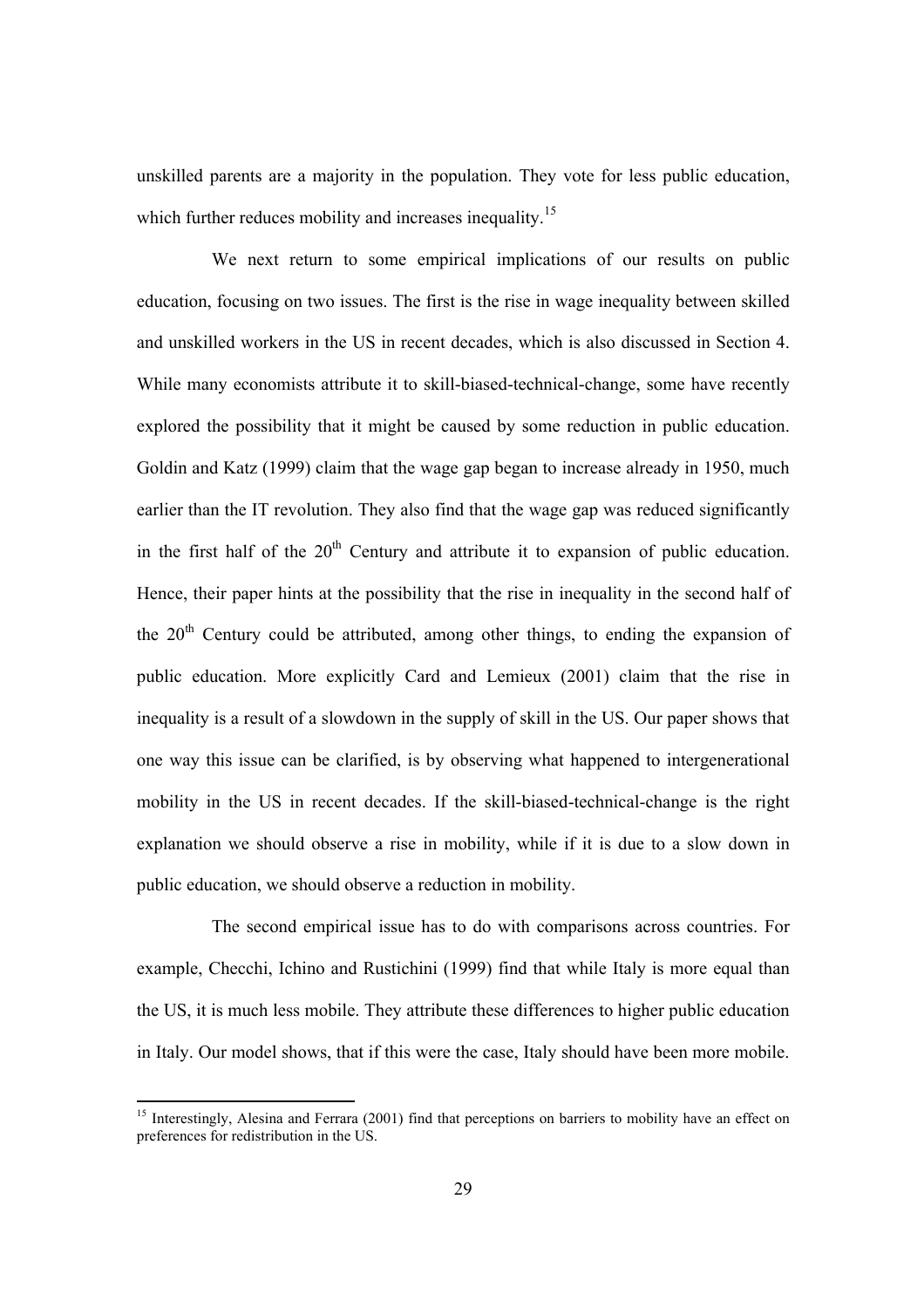Hence, our model points at differences in the production sector between Italy and the US, such as wage compression, as a better explanation for these findings. Our model can also shed light on other international differences in inequality and mobility. Dahan and Gaviria (2001) find that Latin American countries are both less equal and less mobile than the US. Furthermore, they find that within Latin American countries inequality and mobility are negatively correlated. This points at differences in public education. A similar conclusion applies to the findings of Bjorklund et. al. (2002) that the Nordic countries are both more equal and more mobile than the US.<sup>16</sup>

# **7. Conclusions**

-

This paper presents a simple theoretical model that analyzes the joint determination of income inequality, skill distribution and intertemporal mobility. Its main focus is on the expected correlation between inequality and mobility. Empirical studies have shown that this correlation across countries can be either positive or negative. Our paper gives a simple explanation to these findings. We show that the correlation between inequality and mobility is positive if the underlying changes are in the production sector, while the correlation is negative if the underlying changes are in the education sector. Our model therefore helps in understanding observed differences in inequality across countries. It can also help in understanding differences in inequality in a single country over time, if we can find data on how mobility changes over time.

The model also shows that the non-pecuniary advantage of skilled parents in getting education for their children plays an important role in the economy. It affects

<sup>&</sup>lt;sup>16</sup> We should be cautious here as empirical measures of mobility and inequality differ somewhat from our definition, as noted in footnote 4.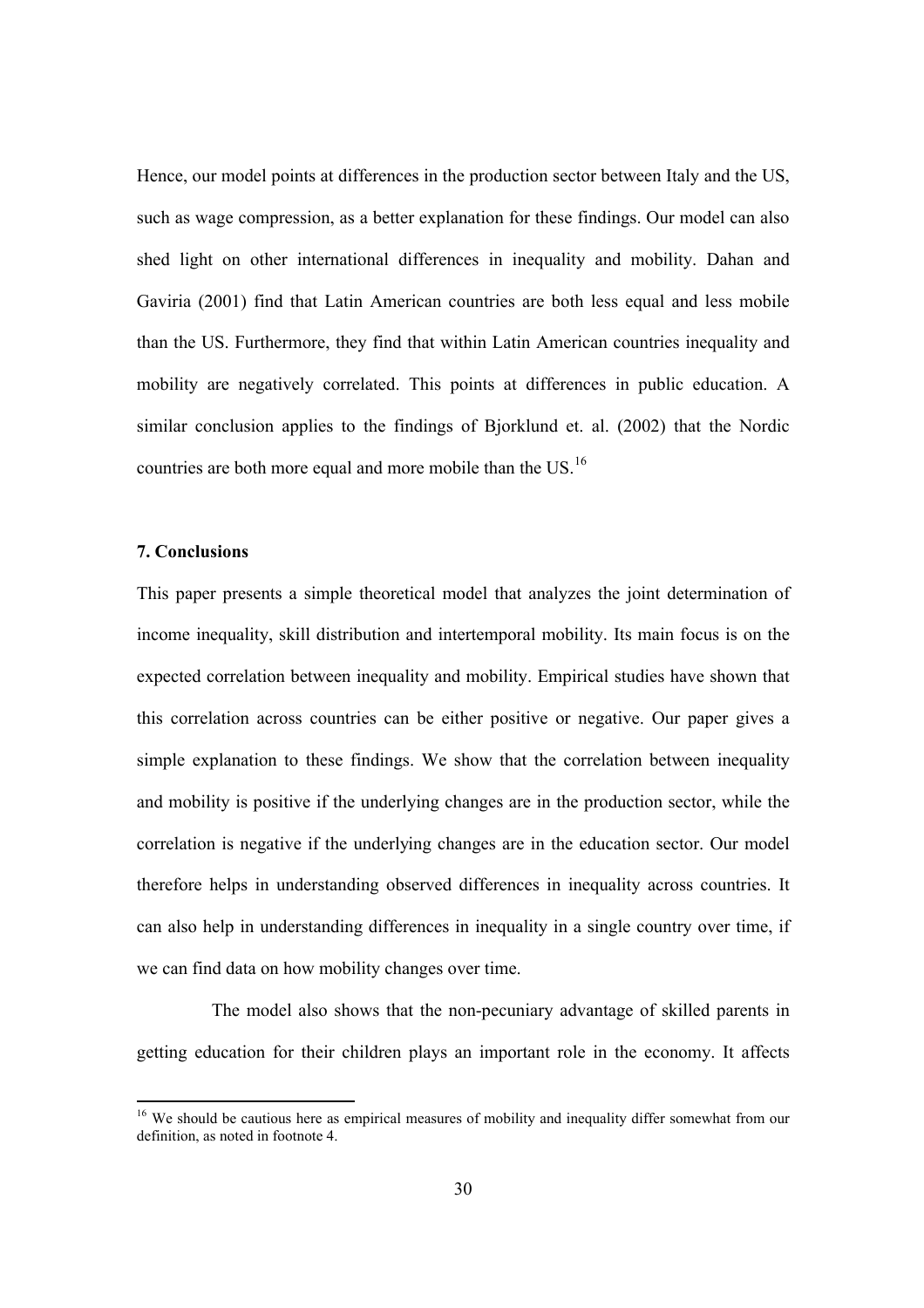private decisions on education and as we also show it affects the political decisions on public education as well. Hence, the barrier to education, which is faced by unskilled parents, plays an important role in the development of the economy and should be considered when economic policy is discussed.

Finally, our model can be used to examine additional economic, social and cultural variables. For example, the analysis of the missing information in the appendix shows, that countries, in which parents are more dominant within the family, tend to have less education, less mobility and higher inequality. We believe that the framework presented here can be further extended in many other interesting directions.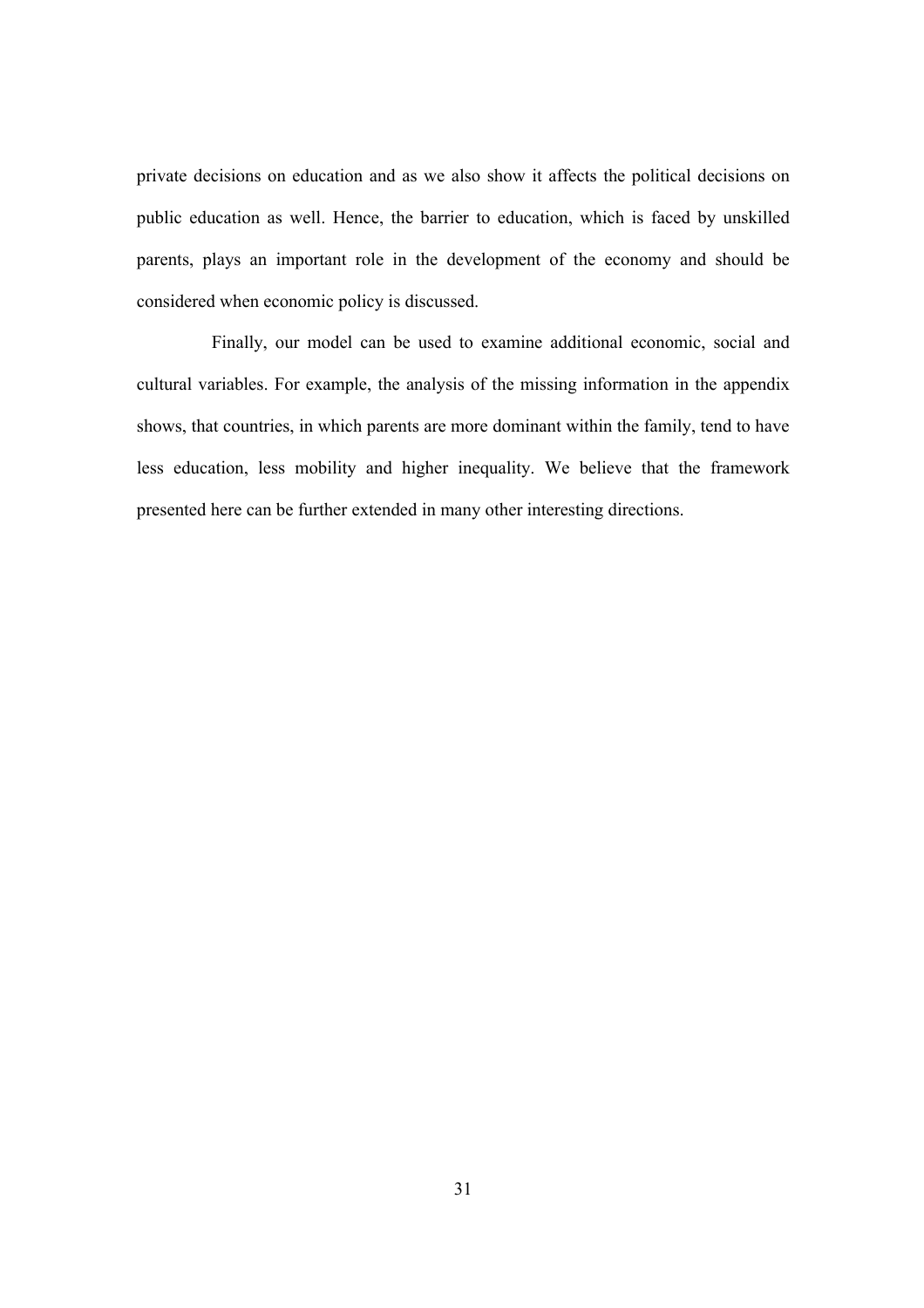# **Appendix**

#### 1. Effects of Reducing *b* on Inequality and Mobility

We first show that the *MM* curve shifts up when *b* is reduced despite the fall in *m*. We therefore calculate the elasticity of  $m$  with respect to  $b$  from (12) and show that it is smaller than 1. This elasticity is:

(A1) 
$$
\frac{b}{m} \frac{\partial m}{\partial b} \bigg|_{(12)} = \frac{\frac{1-m}{m} [-\ln(1-m) - m] \frac{h}{bI}}{\frac{1}{b} - hm \left(1 - \frac{1}{bI}\right)} < 1.
$$

Hence, a reduction of *b* shifts the *MM* curve up, despite the reduction in *m*. Since the ML curve shifts up as well, it means that upward mobility always rises when *b* is reduced.

We next show that a reduction of *b* lowers income inequality. From equation (15) we derive:

$$
bI = \frac{hmn}{1 - hm}.
$$

Substituting in equation (12) we get:

(A2) 
$$
\ln I + (h + hn)[- \ln(1-m) - m] + \frac{\ln(1-m)}{m} + 1 + \frac{1}{b} \ln(1-m) = 0.
$$

Equation (A2) describes the loci in the  $(I, m)$  plane of the various equilibria as *b* changes. Note, that (A2) itself is not affected by changes in *b*. The LHS of (A2) is decreasing in *m*, from ln *I* at  $m=0$  to  $-\infty$  at  $m=1$ . To see this note, that if it increases with *m*, when *n* is high, (A2) does not hold and there is no equilibrium. The LHS of (A2) is increasing with inequality *I*. Hence, *I* and *m* are positively related as *b* changes. We therefore conclude that a reduction in  $b$ , which lowers  $m$ , reduces inequality  $I$  as well. Hence, smaller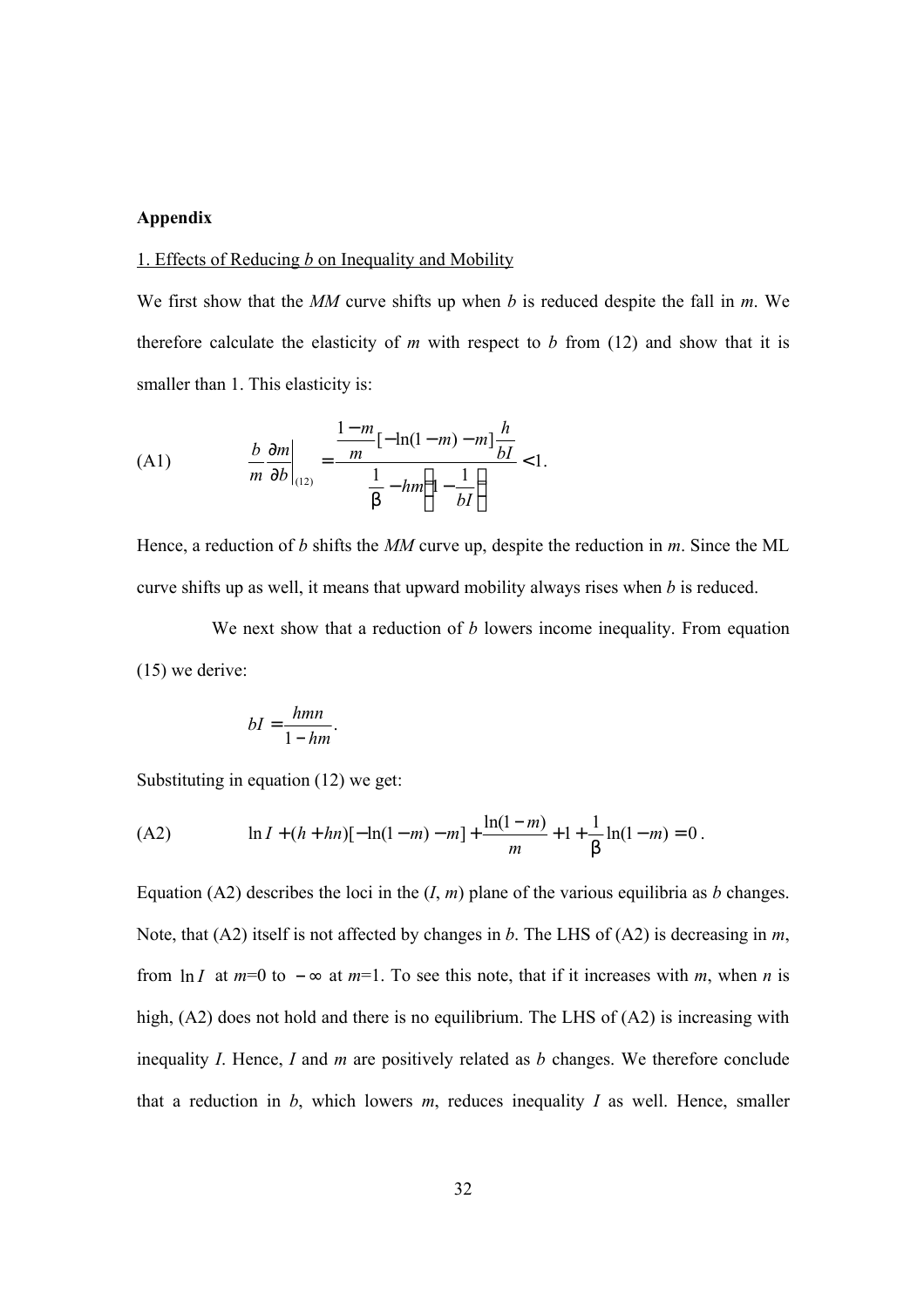barriers to education of children of unskilled lead to greater mobility and to lower inequality.

# 2. Effect of Public Education on Inequality

In this appendix we prove that the modified *MM* curve shifts upward by more than the *ML* curve, if the intergenerational preference parameter  $\beta$  is not too high. The shift in the *MM* curve is given by:

(A3) 
$$
\frac{de_n}{dp}\bigg|_{(29)} = \frac{1}{b} \left[1 - \frac{m}{n+I} + \left(\frac{1}{I} - \frac{p}{n+I}\right) \frac{\partial m}{\partial p}\bigg|_{(28)}\right].
$$

The upward shift in the *ML* curve is given by:

$$
\text{(A4)} \qquad \qquad \left. \frac{de_n}{dp} \right|_{(30)} = \frac{I-1}{n+bI} \, .
$$

A simple calculation shows that the *MM* shifts by more than the *ML* curve if:

(A5) 0 (28) > ∂ ∂ + + + − + + + = + + − *p m n I n I pI I n bI n I <sup>n</sup> bI <sup>f</sup> <sup>n</sup> bI <sup>b</sup> <sup>m</sup>* .

From (30) we get that the shift in the modified M curve is:

(A6) 
$$
\frac{\partial m}{\partial p}\Big|_{(28)} = \frac{-\left(1 - \frac{1}{b}\right)(1 - m)\ln(1 - m) + \frac{bI - 1}{bn + bl}[\ln(1 - m) + m](1 - m)}{\frac{1}{b} - p\left(1 - \frac{1}{b}\right) - m\left(1 - \frac{pI}{n + I}\right)\frac{bI - 1}{bl}}.
$$

As can be seen from (A6) and as discussed in Section 6, when *b* is low, the shift in *M* is negative, but when *b* is higher the shift is positive. If this is the case and (A6) is positive, then (A5) holds, since:

(A7) 
$$
b - m \frac{n + bl}{n + I} > b - m \frac{bn + bl}{n + I} = b - mb > 0.
$$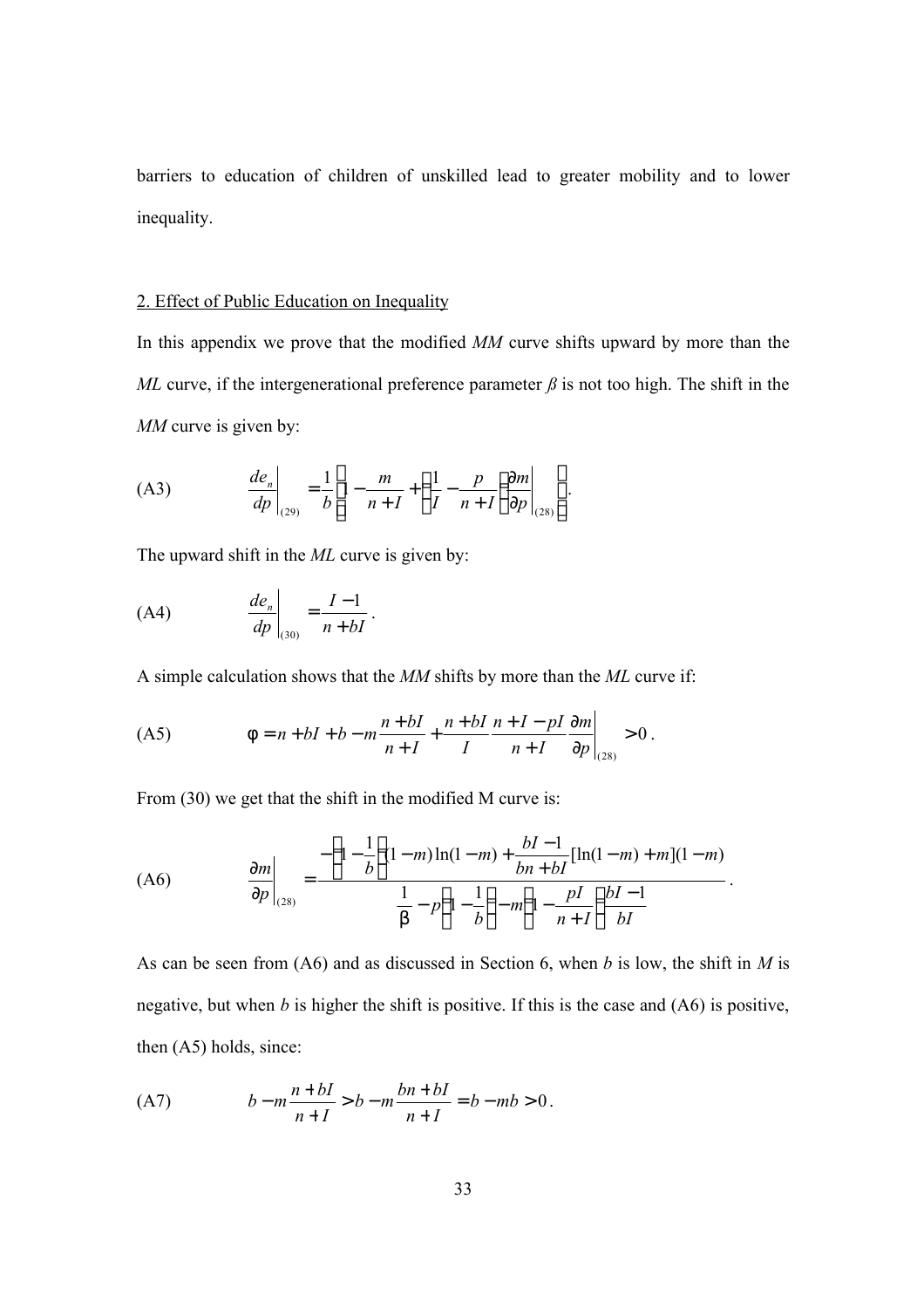Hence, for a sufficiently large *b* the *MM* curve always shifts up by more than the *ML* curve does. We next turn to the case that *b* is low and (A6) is negative. Even then we can find a lower bound and show that:

$$
\frac{\partial m}{\partial p}\bigg|_{(28)} > -\frac{bI-1}{bn+bI} \frac{\mathbf{b}}{1-\mathbf{b}} \exp(-1) \, .
$$

Substituting in (A5) and using (A7) we get:

$$
f > n + bI - \frac{n + bI}{n + I} \frac{n + I - pI}{n + I} \frac{bI - 1}{bI} \frac{b}{1 - b} \exp(-1) > n + bI - (n + bI) \frac{b \exp(-1)}{(n + I)(1 - b)}.
$$

Hence, if  $\beta$  is not too close to 1, this expression is positive and (A5) holds.

#### 3. Unknown Inaptitude

In the paper we assume that inaptitude of child is already known to when education decision is made. In this appendix we explore the possibility that inaptitude is unknown at the time of this decision. We find that the main results of the paper still hold under this specification. However, one important new issue appears here. Under missing information parents and children bargain over the amount of investment in education, and it therefore depends on their relative bargaining strengths. This opens the discussion to the effect of differences in social and cultural norms on inequality and mobility.

We assume that the amount of education is decided before inaptitude is known. When education begins, the child immediately observes whether she can finish school or not, namely whether e is below or above the amount of education purchased. If she can, she remains in school, and if not she leaves school and the parents get their money back. Note that under these informational assumptions, the offspring can bargain with parent on the size of investment in education, threatening not to go to school altogether if the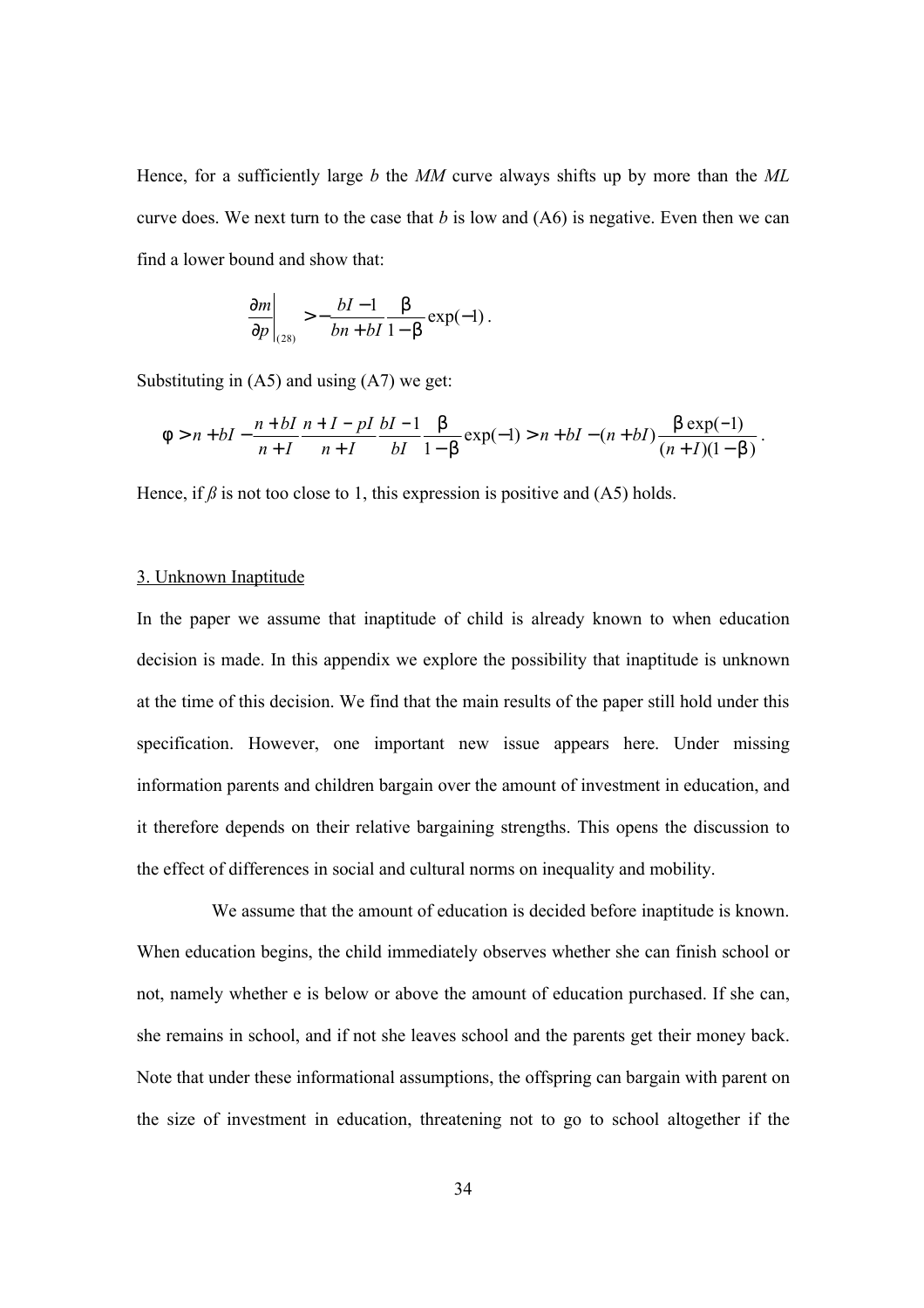amount spent is not high enough. This bargaining is of course impossible when inaptitude is known. The underlying conflict here reflects the different interests of parents and children. While the latter want always to have more education, to ensure success as much as possible, parents share this desire, but they also care about own consumption. This conflict of interests is resolved in bargaining. We assume that parent and offspring use a simple form of asymmetric Nash bargaining, which we describe next.

The expected utility of parents at time of bargaining is:

(A8) ln [ln(1 ) ( )] *<sup>j</sup> <sup>n</sup> <sup>j</sup> m<sup>j</sup> V<sup>s</sup> V<sup>n</sup> y* + *bV* + *e* − + *b* − ,

where *j*=*s* if parent is skilled and *j*=*n* if parent is unskilled. The threshold levels are:  $e_s$ =  $m_s$ , and  $e_n = m_n/bI$ , as we assume for simplicity that  $h = 1$ . The expected utility of children to parents of type *j* is:

$$
(A9) \tV_n + e_j(V_s - V_n).
$$

The threat points are  $\ln y_j + bV_n$  and  $V_n$  for parent and child respectively, and if the relative bargaining power of parents is denoted by *q*, the logarithm of the Nash-product is

(A10) 
$$
\ln e_j + q \ln[\ln(1-m_j) + \mathbf{b}(V_s - V_n)] + (1-q)\ln(V_s - V_n).
$$

Substituting the threshold levels and maximizing yields the same level of education out of income for skilled and unskilled, *m*, which is determined by:

(A11) 
$$
\boldsymbol{b}(V_s - V_n) = q \frac{m}{1 - m} - \ln(1 - m).
$$

Calculating and adding the optimal expected utilities yield the equilibrium condition, which determines the *M* curve:

(A12) 
$$
\frac{1}{\mathbf{b}} \frac{qm}{1-m} - \frac{1}{\mathbf{b}} \ln(1-m) - \left(1 - \frac{1}{bI}\right) \frac{qm^2}{1-m} = \ln I.
$$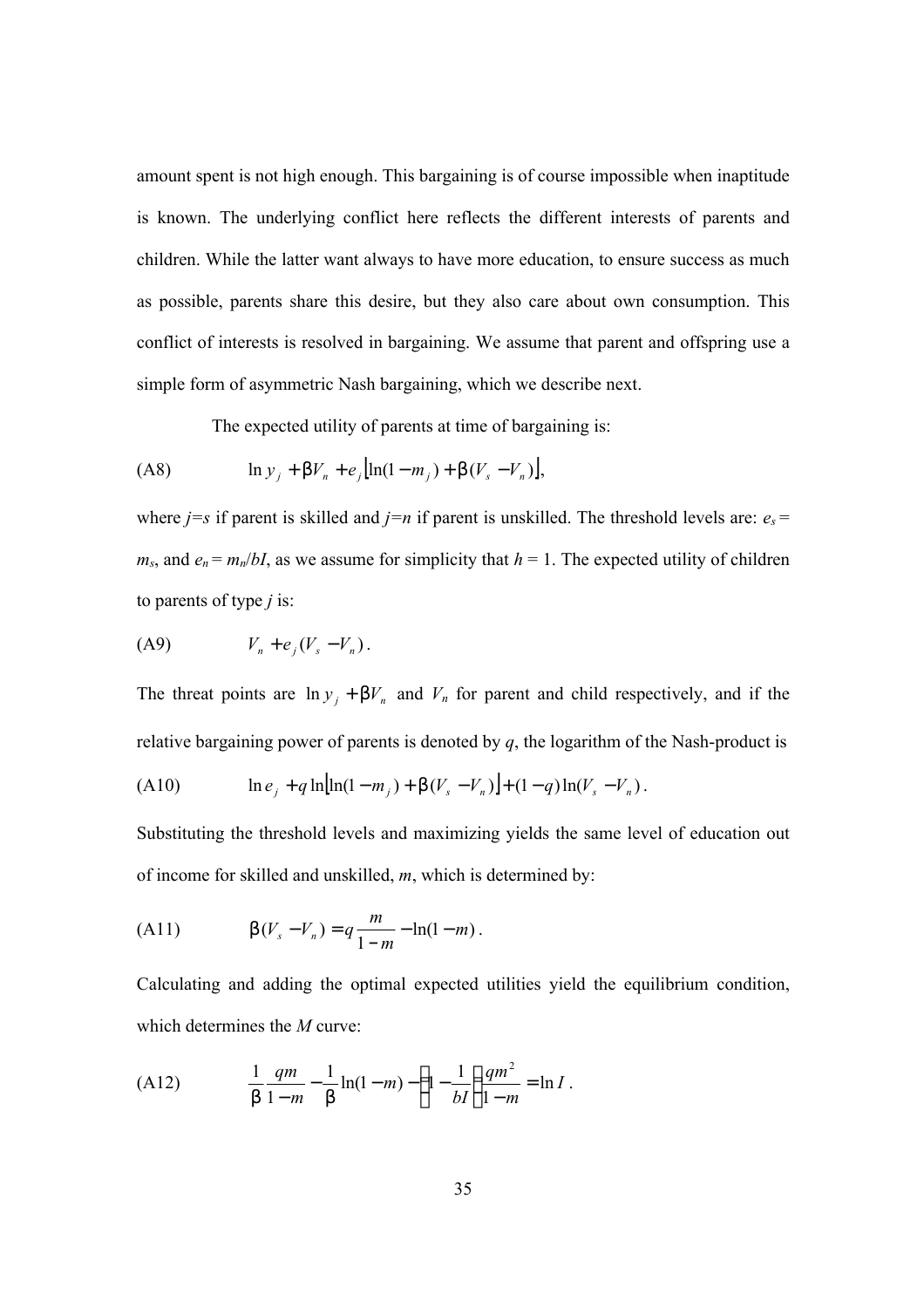It is easy to verify that this defines an increasing *M* curve. The derivation of the rest of the curves is the same as in the main model.

It is clear that the main results of the paper remain intact. The novelty of this version is the ability to examine the effect of a change in the bargaining power of parents, *q*. Since the left hand side of (A12) increases with *q*, it leads to a downward shift of both the *M* and *MM* curves, while the *L* and *ML* curves remain unchanged. Intuitively, when parents have more bargaining power over their children, they consume more and pay less for their education. Hence, downward mobility decreases and inequality increases. Thus, another way to reduce inequality and increase mobility in a country is to reduce social power of parents and give more power and importance to the young generation.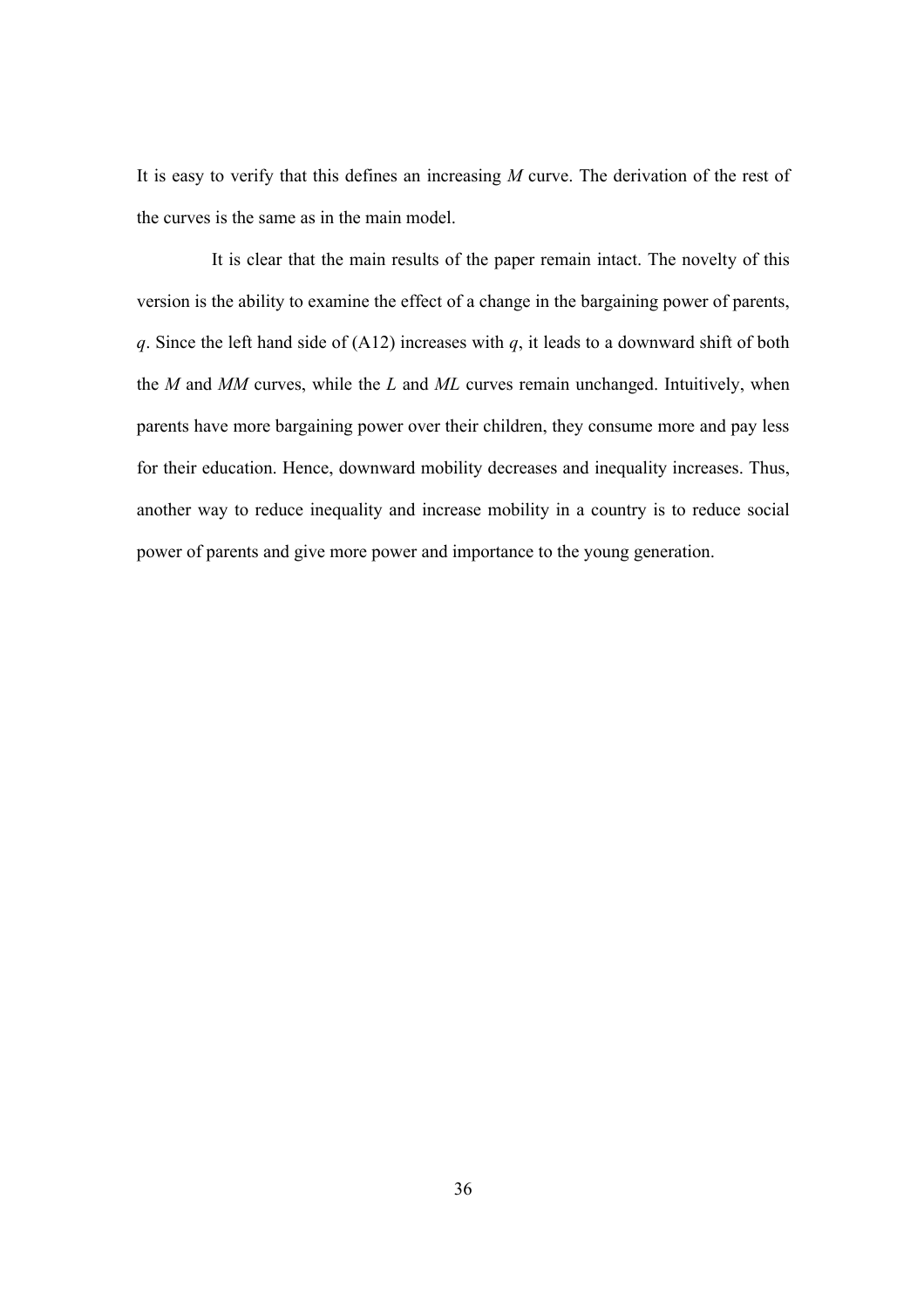# **References**

- Aghion, Philippe and Bolton, Patrick. "A Theory of Trickle-Down Growth and Development," *The Review of Economic Studies*, Vol. 64 (2), April 1997, p. 151- 72.
- Alesina, Alberto and La Ferrara, Eliana. "Preferences for Redistribution in the Land of Opportunities," Harvard Institute of Economic Research, Discussion Paper No. 1936, November 2001.
- Alesina, Alberto and Rodrik, Dani. "Distributive Politics and Economic Growth," *The Quarterly Journal of Economics*, Vol. 109 (2), May 1994, p. 465-90.
- Banerjee, Abhijit V and Newman, Andrew F. "Occupational Choice and the Process of Development," *Journal of Political Economy*, Vol. 101 (2), April 1993, p. 274-98.
- Barro, Robert J. "Inequality and Growth in a Panel of Countries," *Journal of Economic Growth*, Vol. 5 (1), March 2000, p. 5-32.
- Becker, Gary S., and Tomes, Nigel. "An Equilibrium Theory of the Distribution of Income and Intergenerational Mobility," *Journal of Political Economy*, Vol. 87 (6), December 1979, p. 1153-1189.
- Benabou, Roland. "Social Mobility and the Demand for Redistribution: The Poum Hypothesis," *The Quarterly Journal of Economics*, Vol. 116 (2), May 2001, p.447-87.
- Benabou, Roland. "Tax and Education Policy in a Heterogeneous-Agent Economy: What Levels of Redistribution Maximize Growth and Efficiency?" *Econometrica*, Vol. 70 (2), March 2002, p. 481-517.
- Berman, Eli, Bound, John and Griliches, Zvi. "Changes in the Demand for Skilled Labor within U.S. Manufacturing: Evidence from the Annual Survey of Manufacturers," *Quarterly Journal of Economics*, Vol. 109 (2), May 1994, p. 367-97.
- Bjorklund, Anders, Eriksson, Tor, Jantti, Markus, Raaum, Oddbjörn and Osterbacka, Eva. "Brother Correlations in Earnings in Demark, Finland, Norway and Sweden Compared to the United States," *Journal of Population Economics*, Vol. 15 (4). November 2002, p. 757-72.
- Card, David and Lemieux, Thomas. "Can Falling Supply Explain the Rising Return to College for Younger Men? A Cohort-Based Analysis," *Quarterly Journal of Economics*, 116(2), May 2001, p. 705-746.
- Checchi, Daniele; Ichino, Andrea and Rustichini, Aldo. "More Equal but Less Mobile?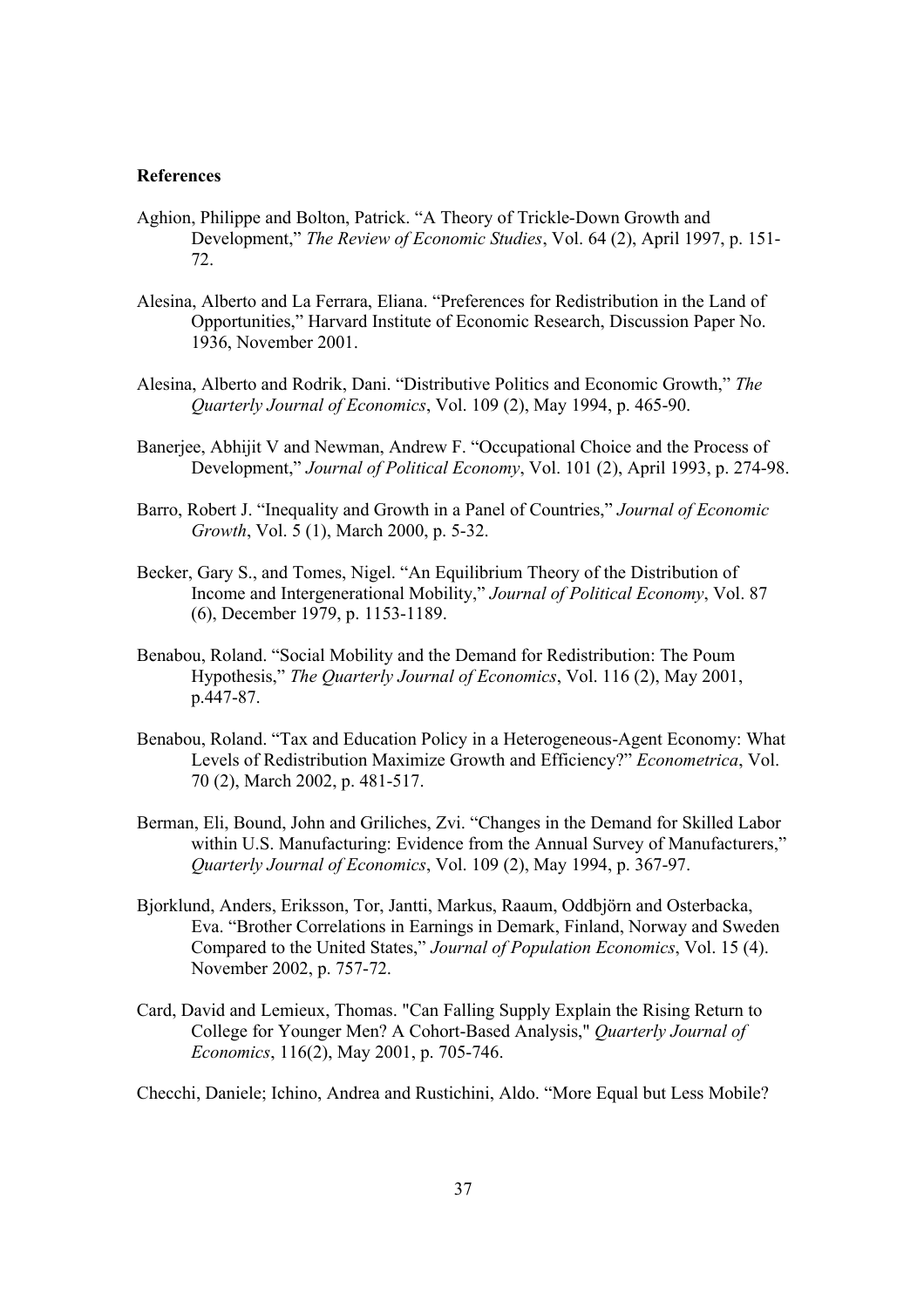Education Financing and Intergenerational Mobility in Italy and in the US," *Journal of Public Economics*. Vol. 74 (3), December 1999, p. 351-93.

- Conlisk, John. "Can Equalization of Opportunity Reduce Social Mobility?" *American Economic Review*, Vol. 64 (1), March 1974, p. 80-90.
- Cooper, Susan; Durlauf, Steven N. and Johnson, Paul A. "On the Evolution of Economic Status Across Generations," *American Statistical Association Proceedings of Business and Economics*, 1993, p. 50-58.
- Dahan, Momi and Gaviria, Alejandro. "Sibling Correlations and Intergenerational Mobility in Latin America," *Economic Development & Cultural Change*, Vol. 49 (3), April 2001, p. 537-54.
- Durlauf, Steven N. "A Theory of Persistent Income Inequality," *Journal of Economic Growth*. Vol. 1 (1), March 1996, p. 75-93.
- Dynarski, Susan. "Hope for Whom? Financial Aid for the Middle Class and Its Impact on College Attendance," *National Tax Journal*. Vol. 53 (3), Part 2, September 2000, p 629-61.
- Fernandez, Raquel and Rogerson, Richard. "On the Political Economy of Education Subsidies," *Review of Economic Studies*, Vol. 62 (2), April 1995, p. 249-262.
- Fernandez, Raquel and Rogerson, Richard. "Public Education and Income Distribution: A Dynamic Quantitative Evaluation of Education-Finance Reform," *American Economic Review*, vol. 88 (4), September 1998, p. 197-220.
- Galor, Oded and Zeira, Joseph. "Income Distribution and Macroeconomics," *The Review of Economic Studies*, Vol. 60 (1), January 1993, p. 35-52.
- Glomm, Gerhard and Ravikumar, B. "Public versus Private Investment in Human Capital Endogenous Growth and Income Inequality," *Journal of Political Economy*, Vol. 100 (4), August 1992, p. 813-34.
- Goldin, Claudia and Katz, Lawrence F. "The Returns to Skill in the United States Across the Twentieth Century," NBER Working Paper No. 7126, May 1999.
- Graw, Nathan D., and Mulligan, Casey B. "Economic Interpretations of Intergenerational Correlations," *Journal of Economic Perspectives*, Vol. 16 (3), Summer 2002, p. 45-58.
- Hassler, John and Rodriguez Mora, Jose V. "Intelligence, Social Mobility, and Growth," *American Economic Review*, Vol. 90 (4), September 2000, p. 888-908.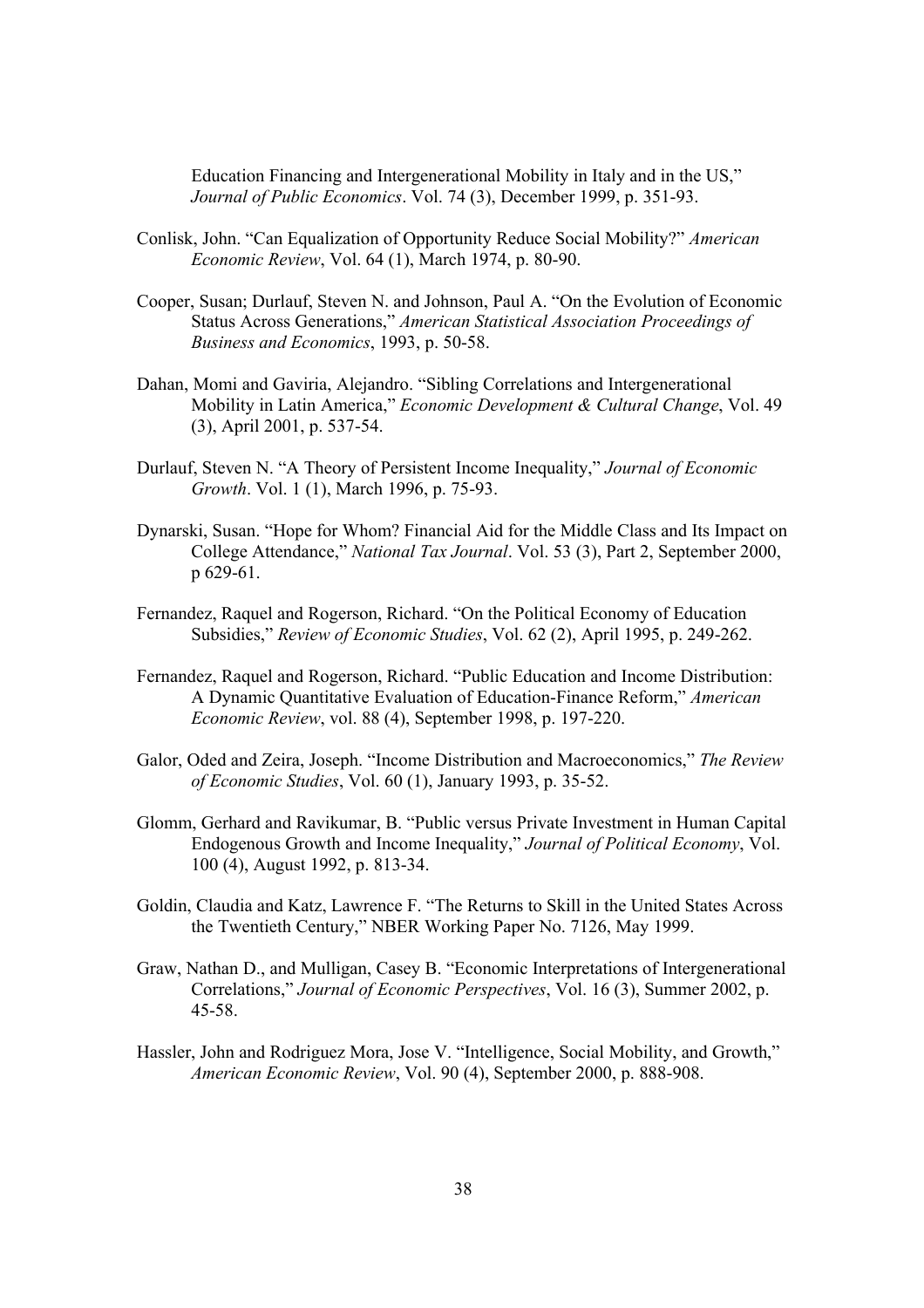- Katz, Lawrence F. and Murphy, Kevin M. "Changes in Relative Wages, 1963-1987: Supply and Demand Factors," *Quarterly Journal of Economics*, Vol. 107 (1), February 1992, p. 35-78.
- Loury, Glenn C. "Intergenerational Transfers and the Distribution of Earnings," *Econometrica*, Vol. 49 (4), July 1981, p. 843-67.
- Maoz, Yishay D and Moav, Omer. "Intergenerational Mobility and the Process of Development," *Economic Journal*, Vol. 109 (458), October 1999, p. 677-97.
- Owen, Ann L and Weil, David N. "Intergenerational Earnings Mobility, Inequality and Growth," *Journal of Monetary Economics*, Vol. 41 (1), February 1998, p. 71-104.
- Perotti, Roberto. "Growth, Income Distribution, and Democracy: What the Data Say," *Journal of Economic Growth*, Vol. 1 (2), June 1996, p. 149-87.
- Persson, Torsten and Tabellini, Guido. "Is Inequality Harmful for Growth?" *American Economic Review*, Vol. 84 (3), p. 600-621.
- Rubinstein, Yona and Tsiddon, Daniel. "Coping with Technological Progress: The Role of Ability in Making Inequality so Persistent," *Tel Aviv Foerder Institute for Economic Research and Sackler Institute for Economic Research Working Paper*: 27/98, December 1998.
- Sachs, Jeffrey D. and Warner, Andrew M. "The Curse of Natural Resources," *European Economic Review*, Vol. 45 (4-6), May 2001, p. 827-38.
- Solon, Gary. "Intergenerational Mobility in the Labor Market" *Handbook of Labor Economics*. Volume 3A. Ashenfelter, Orley and Card, David, eds., Handbooks in Economics, vol. 5. Amsterdam; New York and Oxford: Elsevier Science, North-Holland, 1999, p. 1761-1800.
- Solon, Gary. "Cross-Country Differences in Intergenerational Earnings Mobility," *Journal of Economic Perspectives*, Vol. 16 (3), Summer 2002, p. 59-66.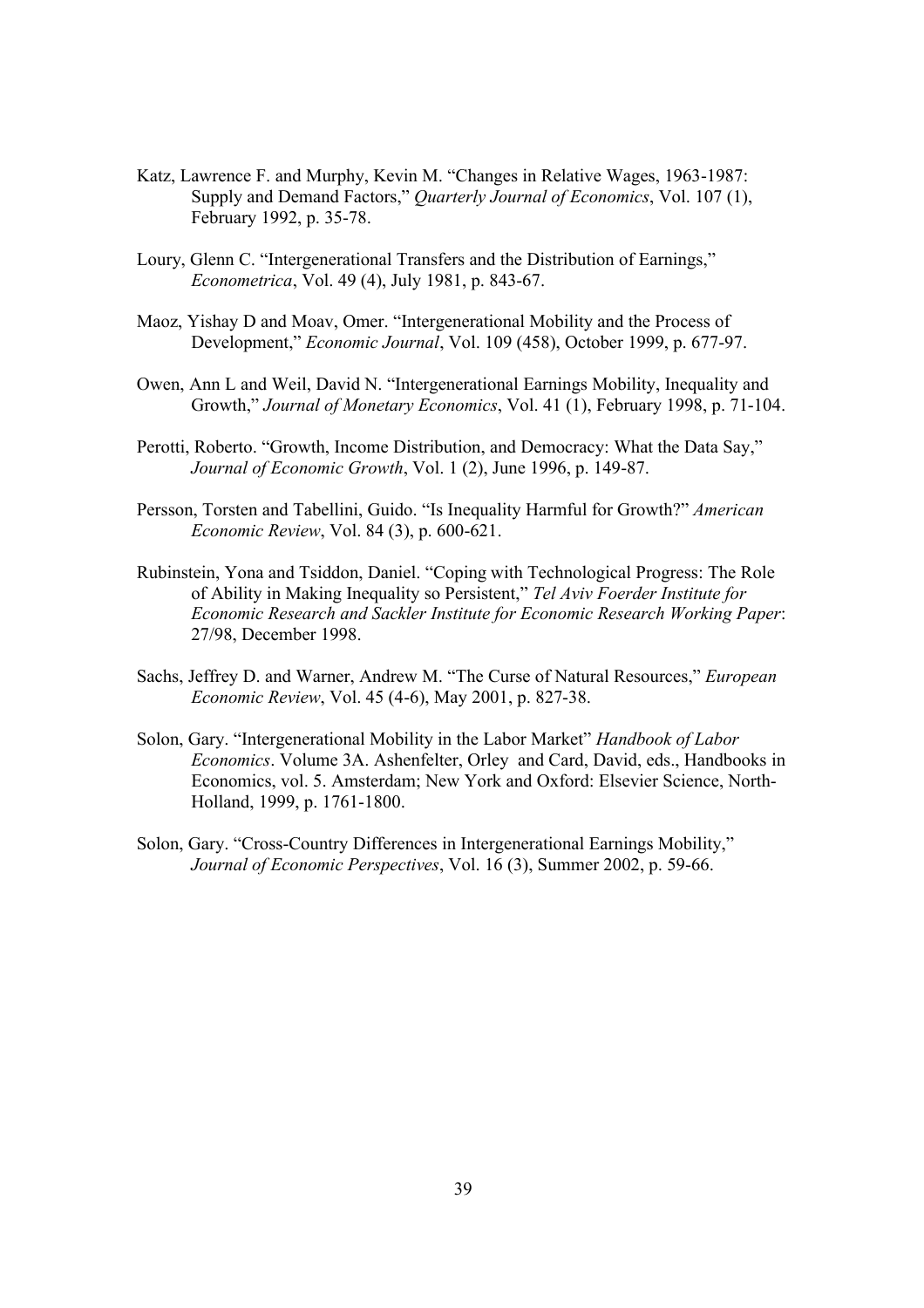# **Figures**



Figure 1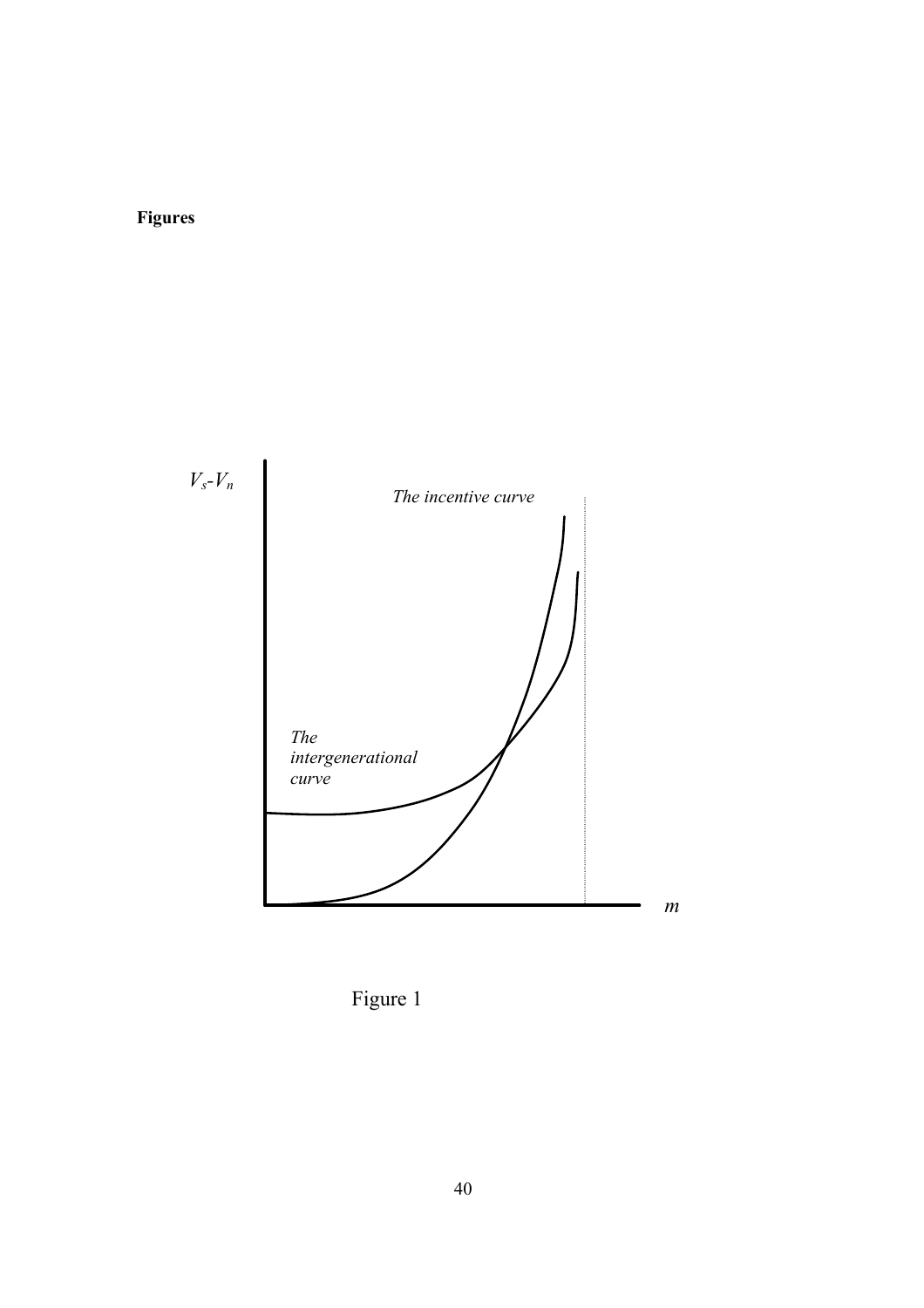

Figure 2